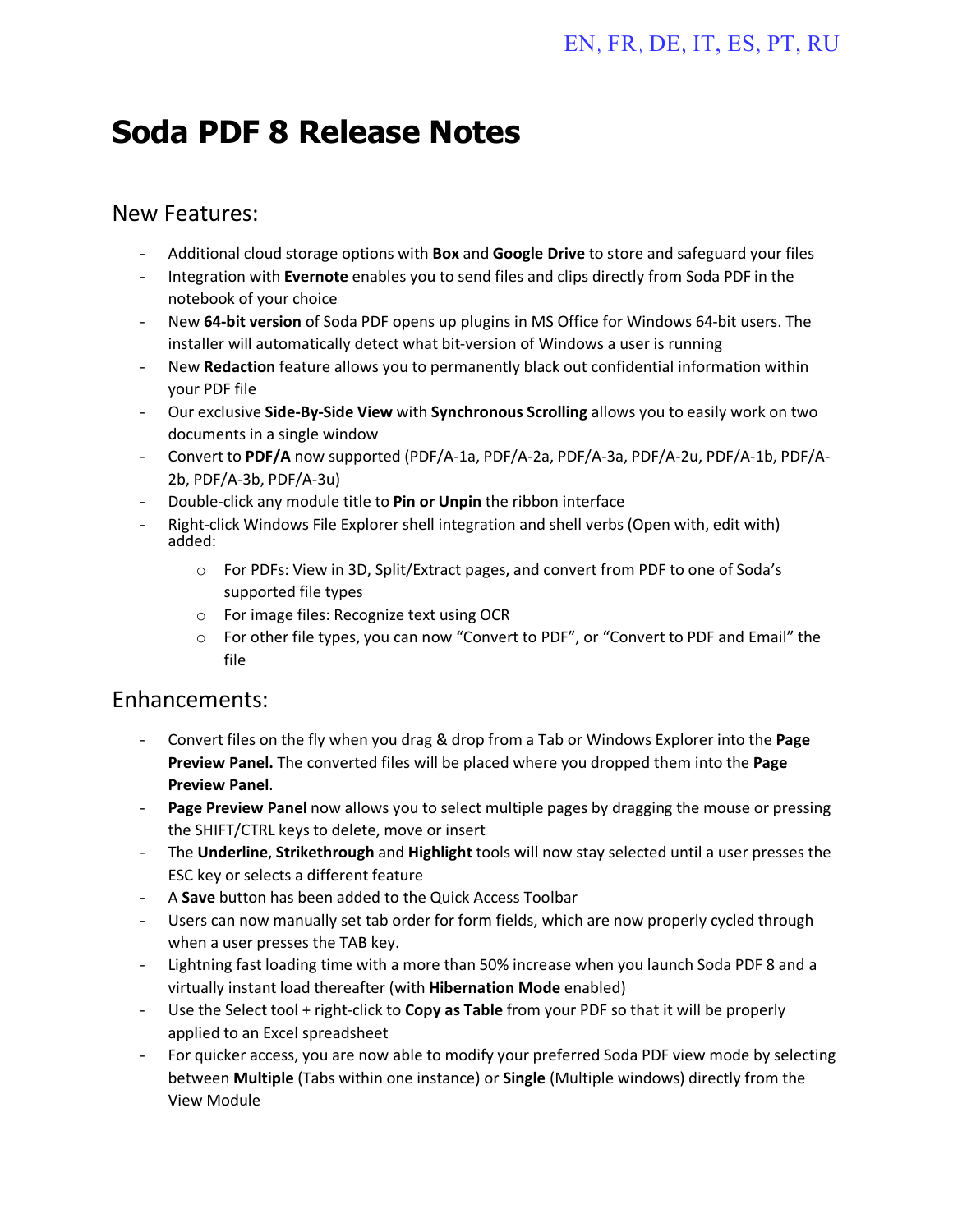- **Reduce File Size** now defines the level of image quality and will offer an estimated file size.
- The **Search** panel on the right side, as well as the quick search at the bottom of the Soda PDF window, now provide a 'No Results' message if none are found, and pressing [Enter] allows you to cycle through multiple results of a search query
- Relevant **Options** in the **File Menu** are now directly accessible from **View** and **OCR** modules
- When choosing the Soda PDF printer from another application, computer screen-friendly **Output Paper Sizes** (On-screen show 4:3, 16:9, and 16:10) are provided so that no borders will appear when a document is converted to PDF
- New **File Properties** menu with extended access to security, fonts and viewing options
- If a previous version of Soda is installed on a user's computer, they will be prompted to uninstall after activating Soda PDF 8.
- When resizing an object such as an image in a document, holding the SHIFT key will do so proportionally. Holding down the CTRL key will keep the same center for the element, mimicking the behavior users are used to in Microsoft Office.
- The **Whiteout** tool can now erase form fields and annotations
- Tooltips for Soda PDF features have been added and/or clarified
- Layers was moved to the left side panel by default

#### Fixed Bugs:

- A bug where a document doesn't open in Acrobat when the encryption level was changed in Soda has been fixed
- An issue causing text to display incorrectly after rotating has been fixed
- Various translation issues have been fixed
- A bug where watermark opacity could not be altered when printing has been fixed
- A bug where the application would crash when trying to close the program while an OCR scan was in progress has been fixed
- An issue where it was impossible to add images in batch OCR has been fixed
- Rare issues relating to opening and viewing files in Soda PDF have been fixed
- An issue causing buttons in forms not to work has been fixed
- A bug when converting to Excel sometimes generating a file with errors has been fixed
- A problem where the wrong default folder was selected for saving from soda extensions has been fixed
- Bugs relating to improper placement of objects after converting have been fixed
- A bug forcing users to switch modes to select text inside text fields has been fixed
- An issue where the page view button would display the incorrect view in previewer has been fixed
- An issue where buttons would be incorrectly displayed when using OCR's "Manual Recognition" capability has been resolved
- A bug where the number of pages in a document are displayed incorrectly when viewing the document in "Facing" mode has been resolved.
- An issue where "Security Permissions" was working incorrectly has been fixed.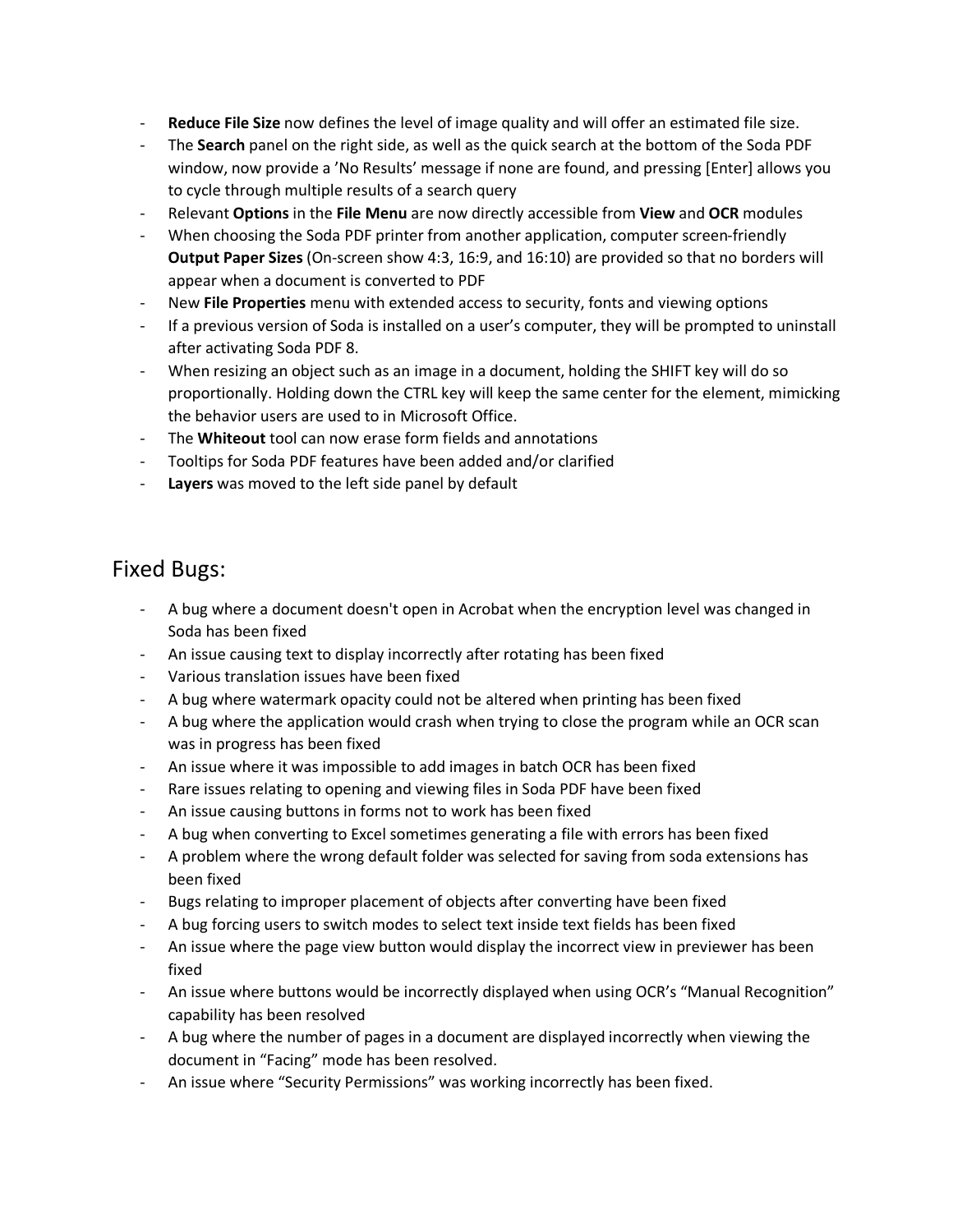- A problem where "New Search" would display instead of "Stop" while performing a search has been fixed
- A bug where the file name in Properties would be wrong when opened from OneDrive/Dropbox has been fixed
- A bug where the option to rename or delete an already removed bookmark has been resolved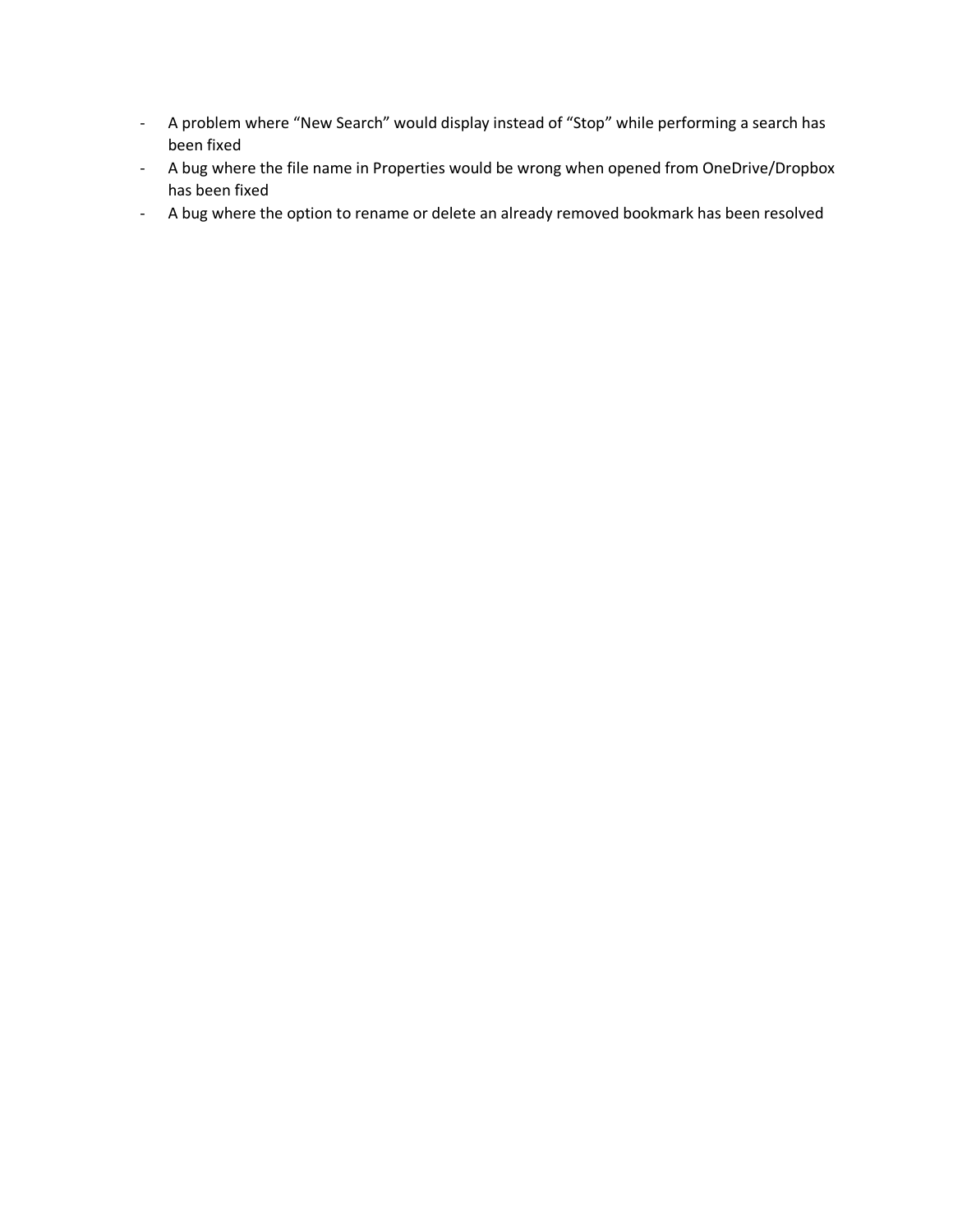## <span id="page-3-0"></span>**Notes de publication Soda PDF 8**

#### Nouveautés:

- Options de stockage supplémentaires dans le Cloud avec **Box** et **Google Drive** pour stocker et sauvegarder vos fichiers
- L'intégration à **Evernote** vous permet d'envoyer des fichiers et des clips directement de Soda PDF vers le bloc-notes de votre choix
- La nouvelle **version 64 bits** de Soda PDF ouvre des plugins dans MS Office pour les utilisateurs de Windows 64 bits. Le programme d'installation détecte automatiquement la version de Windows qu'exécute l'utilisateur
- Une nouvelle fonctionnalité de **Rédaction** vous permet de cacher de manière permanente des informations confidentielles qui se trouvent sur votre fichier PDF
- Notre **affichage côte-à-côte** exclusif avec sa fonction de **défilement synchronisé** vous permet de travailler confortablement sur deux documents ouverts dans la même fenêtre
- La conversion vers **PDF/A** est maintenant prise en charge (PDF/A-1a, PDF/A-2a, PDF/A-3a, PDF/A-2u, PDF/A-1b, PDF/A-2b, PDF/A-3b, PDF/A-3u)
- Double-cliquer sur n'importe quel titre de module pour **activer ou désactiver** l'interface ruban
- Ajout d'un menu contextuel sur le clic droit de Windows Explorer (Ouvrir avec, éditer avec):
	- o Pour les PDF: Affichage 3D, division/extraction de pages, et conversion du format PDF aux formats pris en charge par Soda
	- o Pour les images: reconnaissance de texte par OCR
	- o Pour les autres types de fichiers, vous pouvez maintenant convertir le fichier au format PDF, ou le convertir au format PDF et l'envoyer par e-mail

#### Améliorations:

- Convertissez des fichiers à la volée lorsque vous faites glisser-déposer d'un onglet ou Windows Explorer dans le **panneau Aperçu de la page**. Les fichiers convertis seront placés là où vous les avez glissés dans le **panneau Aperçu de la page**
- **Le panneau Aperçu de la page** vous permet maintenant de sélectionner plusieurs pages en faisant glisser la souris ou en appuyant sur les touches MAJ/Ctrl pour supprimer, déplacer ou insérer
- Les outils **Souligner, Barrer** et **Surligner** restent maintenant sélectionnés jusqu'à ce que l'utilisateur appuie sur la touche ESC ou sélectionne une autre option
- Un bouton **Enregistrer** a été ajouté à la barre d'outils Accès rapide
- Les utilisateurs peuvent désormais définir manuellement l'ordre de tabulation pour les champs de formulaires, qui s'enchaînent maintenant correctement lorsque l'utilisateur appuie sur la touche TAB.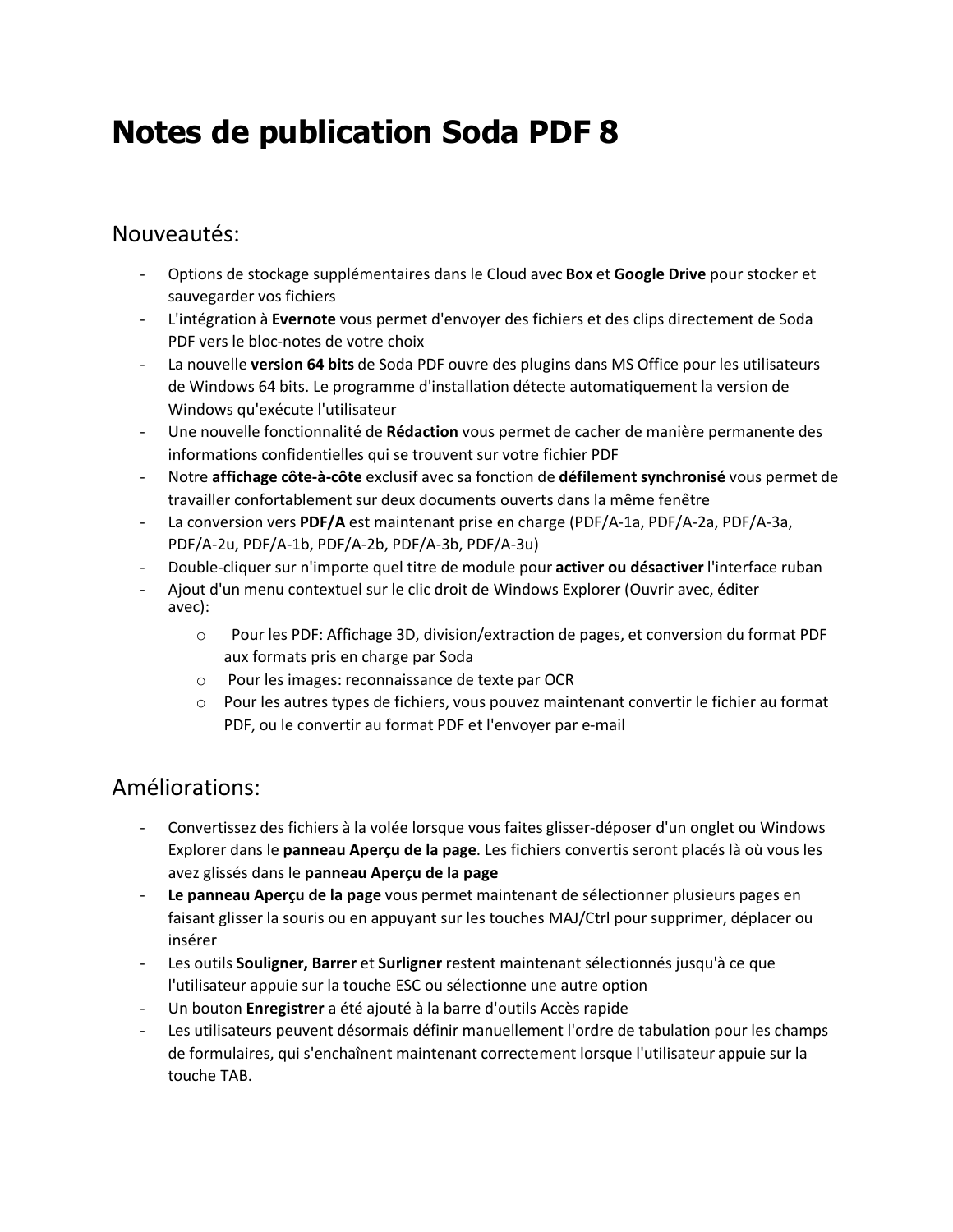- Temps de charge ultra rapide avec une augmentation de plus de 50% lorsque vous lancez Soda PDF 8 et une charge quasi instantanée par la suite (avec le mode **Veille prolongée** activé)
- Utilisez l'outil Sélection + clic droit pour **Copier sous forme de tableau** à partir de votre PDF de sorte qu'il sera correctement appliqué à une feuille de calcul Excel
- Pour un accès plus rapide, vous êtes maintenant en mesure de modifier votre mode d'affichage préféré Soda PDF en choisissant entre **Multiple** (plusieurs onglets dans une fenêtre) ou **Simple** (plusieurs fenêtres) directement à partir du module d'affichage
- **Réduire la taille du fichier** définit maintenant le niveau de qualité d'image et propose une taille estimée du fichier
- Le panneau **Recherche** situé sur le côté droit, ainsi que la fonction de recherche rapide proposée au bas de la fenêtre de Soda PDF, proposent maintenant un message "Aucun résultat" en cas de recherche infructueuse, et appuyer sur [ENTER] vous permet de faire défiler plusieurs résultats d'une requête
- Des options pertinentes dans le **menu Fichier** sont maintenant directement accessibles depuis les modules **Affichage** et **OCR**
- Au moment de choisir l'imprimante Soda PDF depuis une autre application, les formats de la sortie papier sont affichés à l'écran de l'ordinateur (Affichage sur écran 4: 3, 16: 9 et 16:10) afin qu'aucune marge n'apparaisse lorsqu'un document est converti au format PDF
- Nouveau menu **Propriétés du fichier** avec accès étendu à la sécurité, aux polices et aux options d'affichage
- Si une version précédente de Soda est installée sur l'ordinateur d'un utilisateur, celui-ci sera invité à la désinstaller après avoir activé Soda PDF 8
- Lors du redimensionnement d'un objet comme une image dans un document, maintenez la touche MAJ pour conserver la proportion. Maintenir la touche CTRL enfoncée permet de garder le même centre pour l'élément, en imitant le comportement des utilisateurs habitués à Microsoft Office
- Le **correcteur** permet maintenant d'effacer des champs de formulaires et des annotations
- Des infobulles des fonctions Soda PDF ont été ajoutées et/ou clarifies
- La fonction des **couches** a été déplacée sur le panneau gauche par défaut

### Problèmes Corrigés:

- Le problème du document ne voulant pas s'ouvrir dans Acrobat lorsque le niveau de cryptage a été modifié dans Soda a été corrigé
- Le problème du texte ne s'affichant pas correctement après une rotation a été corrigé
- Plusieurs problèmes de traduction ont été corrigés
- Le problème de l'opacité du filigrane ne pouvant pas être modifiée pendant l'impression a été corrigé
- Le problème de l'application qui se bloque en essayant de fermer le programme pendant qu'une numérisation OCR est en cours a été corrigé
- L'impossibilité d'ajouter des images lors de traitements OCR par lots a été résolue
- Des problèmes rares concernant l'ouverture et l'affichage de fichiers dans Soda PDF ont été corrigés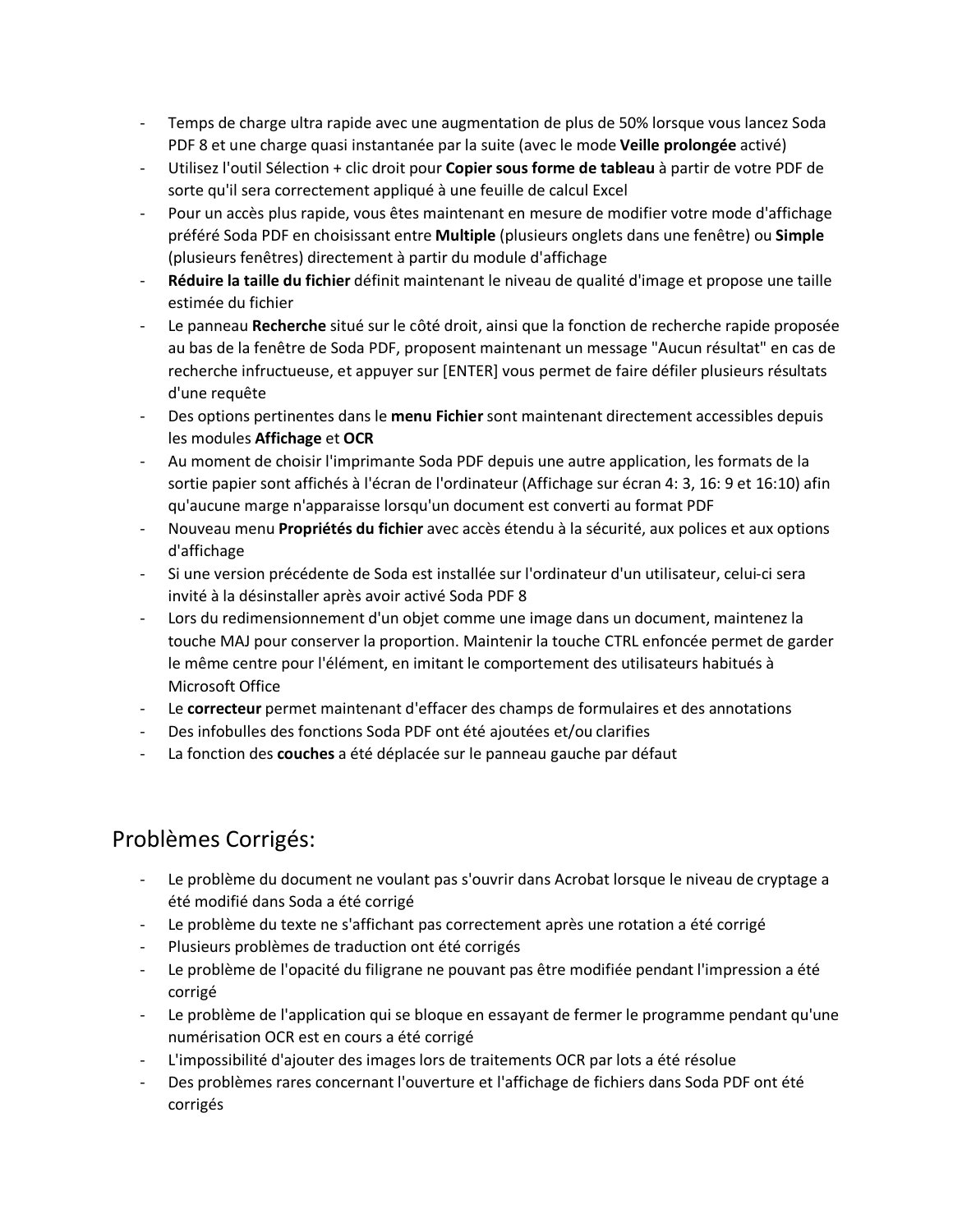- Le problème de certains boutons de formulaires ne voulant pas fonctionner a été corrigé
- Le problème lié aux conversions vers le format Excel qui généraient parfois des fichiers comportant des erreurs a été corrigé
- Le problème du mauvais fichier par défaut sélectionné pour une sauvegarde avec des extensions Soda a été corrigé
- Des problèmes liés au mauvais placement d'objets après une conversion ont été corrigés
- Le problème forçant les utilisateurs à changer de mode pour sélectionner le texte à l'intérieur des champs de texte a été corrigé
- Le problème du bouton d'affichage de la page affichant une image erronée dans previewer a été corrigé
- Le problème des boutons s'affichant de manière incorrecte lors de l'utilisation du "Manuel de reconnaissance" de la fonction OCR a été corrigé
- Le problème du nombre de pages d'un document s'affichant de manière incorrecte lors de la visualisation du document en mode "Face" a été corrigé
- Le mauvais fonctionnement des "autorisations de sécurité" a été corrigé
- Le problème lié à l'affichage de "Nouvelle recherche" au lieu de "Stop" pendant une recherche a été corrigé
- Le problème lié au nom erroné du fichier dans Propriétés lorsque celui-ci était ouvert via OneDrive/Dropbox a été corrigé
- Le problème lié à l'option permettant de renommer ou supprimer un marque-page déjà retiré a été corrigé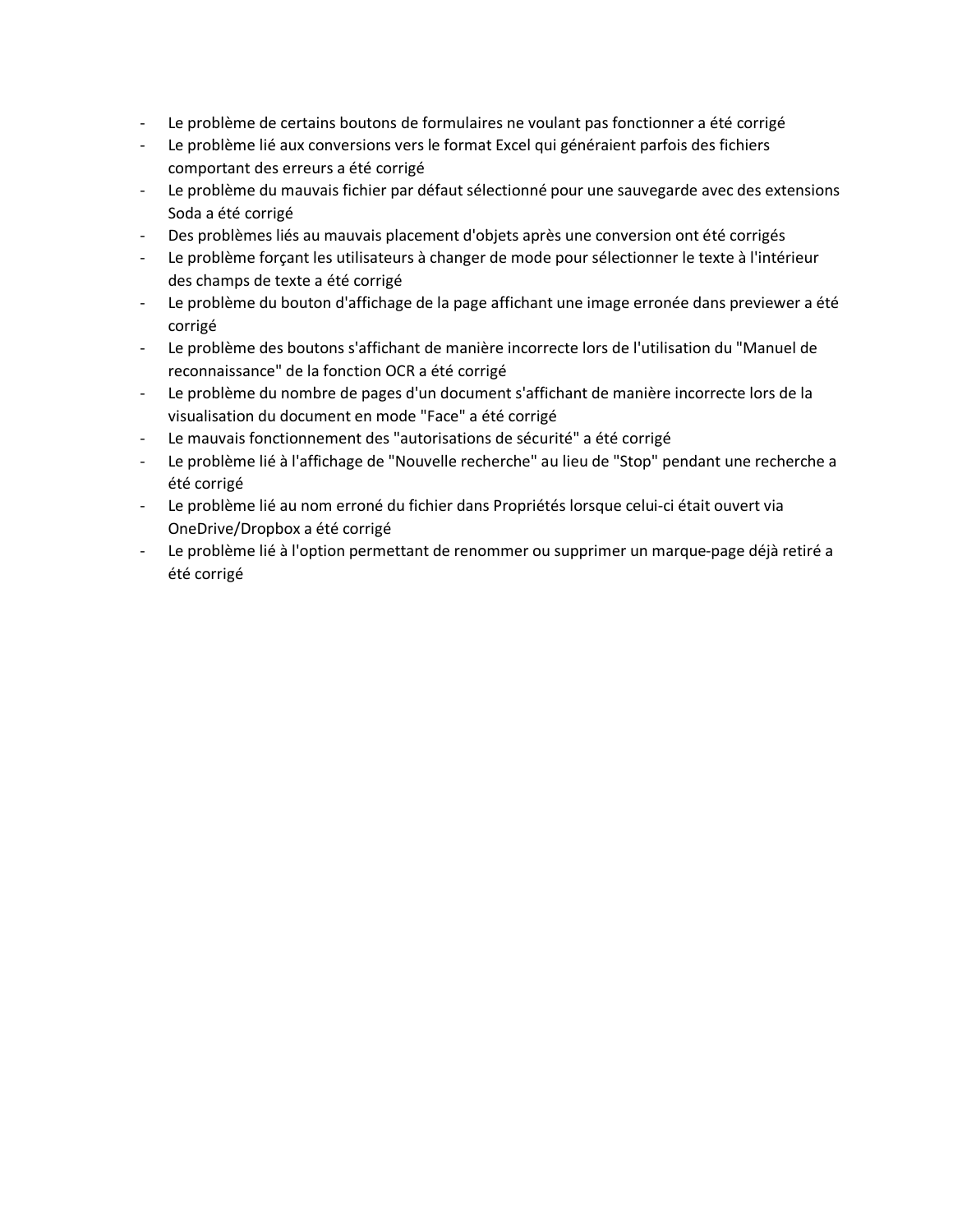## <span id="page-6-0"></span>**Versionshinweise zu Soda PDF 8**

#### Neue Funktionen:

- Zusätzliche Cloud-Speichermöglichkeiten mit **Box** und **Google Drive**, um Ihre Dateien zu speichern und zu schützen
- Die Integration mit **Evernote** ermöglicht es Ihnen, Dateien und Ausschnitte direkt von Soda PDF in das Notizbuch Ihrer Wahl zu senden
- Neue **64-bit-Version** von Soda PDF öffnet Plug-ins unter MS Office für Nutzer von Windows 64 bit. Der Installer wird automatisch erkennen, welche bit-Version von Windows der Nutzer verwendet
- Neue **Schwärzen**-Funktion ermöglicht es Ihnen, dauerhaft vertrauliche Informationen innerhalb Ihrer PDF-Datei zu schwärzen
- Unsere exklusive **Nebeneinander-Ansicht** mit **synchronem Bildlauf** ermöglicht es Ihnen, leicht an zwei Dokumenten in einem einzigen Fenster zu arbeiten
- Konvertieren zu **PDF/A** wird nun unterstützt (PDF/A-1a, PDF/A-2a, PDF/A-3a, PDF/A-2u, PDF/A-1b, PDF/A-2b, PDF/A-3b, PDF/A-3u)
- Doppelklick auf einen Modultitel, um die Ribbon-Schnittstelle zu **befestigen oder zu lösen**
- Rechtsklick für die Shell-Integration des Windows File Explorer und Shell-Verben (Öffnen mit, Bearbeiten mit) hinzugefügt:
	- o Für PDFs: Ansicht in 3D, Seiten teilen/extrahieren und von PDF in einen von Soda PDF unterstützten Dateityp konvertieren
	- o Für Bilddateien: Erkennen des Textes mittels OCR
	- $\circ$  Sie können nun für andere Dateitypen die Datei "Zu PDF konvertieren" oder "Zu PDF und E-Mail konvertieren"

#### Verbesserungen:

- Konvertieren Sie Dateien ganz spontan, wenn Sie diese von einem Reiter oder dem Windows Explorer in das **Seitenvorschau-Fenster** ziehen und ablegen. Die konvertierten Dateien werden im **Seitenvorschau-Fenster** dort angezeigt, wo Sie die Dateien platziert haben
- Das **Seitenvorschau-Fenster** erlaubt es Ihnen nun, mehrere Seiten durch Ziehen der Maus auszuwählen oder durch Betätigen der UMSCHALT/STRG-Tasten zu löschen, zu bewegen oder einzufügen
- Die Tools **Unterstreichen, Durchstreichen** und **Hervorheben** bleiben nun ausgewählt, bis der Nutzer die ESC-Taste betätigt oder eine andere Funktion auswählt
- Eine **Speichern**-Schaltfläche wurde der Schnellzugriffsleiste hinzugefügt
- Nutzer können nun manuell die Reiteranordnung für Formularfelder auswählen, durch die nun korrekt durchgegangen wird, wenn der Nutzer die Tabulatortaste betätigt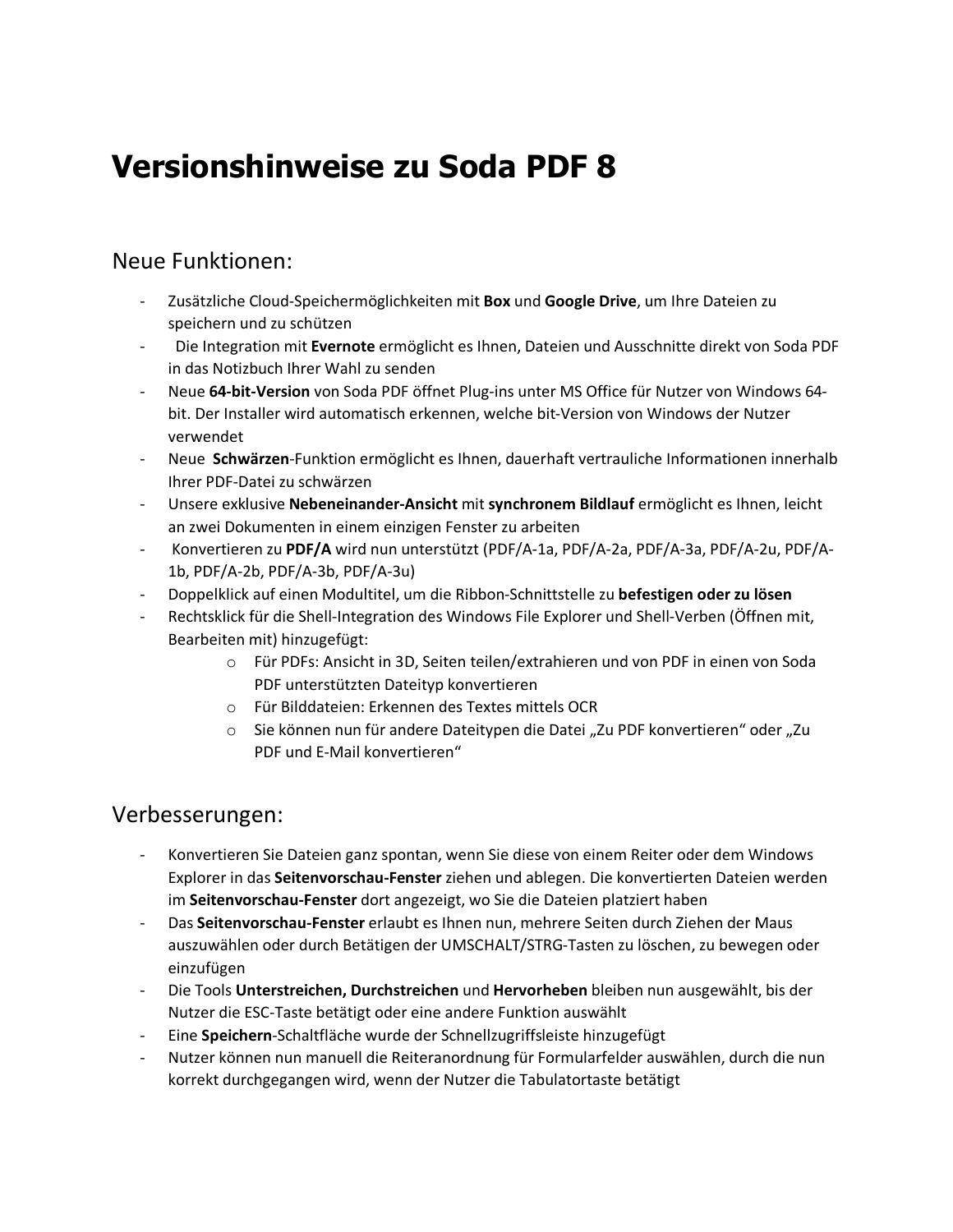- Blitzschnelle Ladezeiten mit einem mehr als 50 % Anstieg, wenn Sie Soda PDF 8 laden und ein nahezu sofortiges Laden danach (mit aktiviertem **Ruhemodus**)
- Verwenden Sie das "Auswählen"-Tool + Rechtsklick, um aus Ihrer PDF **Als Tabelle kopieren**, sodass die Struktur in einer Excel-Tabelle korrekt wiedergegeben wird
- Für einen schnelleren Zugang können Sie nun Ihren bevorzugten Ansichtsmodus modifizieren, indem Sie im Ansichtsmodus direkt zwischen **Mehrere** (Reiter innerhalb einem Vorgang) oder **Einzeln** (mehrere Fenster) wählen
- **Dateigröße reduzieren** definiert nun den Grad der Bildqualität und wird eine geschätzte Dateigröße anbieten
- Das **Suchfenster** auf der rechten Seite sowie die Schnellsuche unten im Soda PDF-Fenster bieten nun eine "Keine Ergebnisse"-Benachrichtigung, wenn keine gefunden wurden, und das Betätigen von [Enter] ermöglicht es Ihnen durch mehrere Ergebnisse einer Suchanfrage zu gehen
- Auf relevante **Optionen** im **Dateimenü** kann nun direkt aus den Modulen **Ansehen** und **OCR** zugegriffen warden
- Wenn der Soda PDF-Drucker aus einer anderen Anwendung gewählt wird, werden Bildschirmfreundliche **Ausgegebene Papiergrößen** (auf dem Bildschirm werden 4:3, 16:9 und 16:10 angezeigt) bereitgestellt, sodass keine Ränder erscheinen, wenn ein Dokument zu PDF konvertiert wird
- Neues **Dateieigenschaften**-Menü mit erweitertem Zugang zu den Optionen Sicherheit, Schriften und Ansicht
- Wenn eine ältere Version von Soda auf dem Computer eines Nutzers installiert ist, so wird er nach der Aktivierung von Soda PDF 8 aufgefordert, die alte Version zu deinstallieren
- Bei der Größenveränderung eines Objekts, wie etwa ein Bild in einem Dokument, wird durch das Halten der UMSCHALT-Taste dies proportional vorgenommen. Durch das Halten der STRG-Taste wird für das Element die Mitte gehalten und das Verhalten, das die Nutzer von Microsoft Office kennen, wird nachgeahmt
- Das **Überdecken**-Tool kann nun Formularfelder und Kommentare löschen
- Tool-Tipps für Soda PDF-Funktionen wurden hinzugefügt und/oder erklärt
- **Ebenen** wurde standardmäßig auf die linke Seitenleiste verschoben

### Behobene Fehler:

- Ein Fehler wurde behoben, bei dem sich ein Dokument in Acrobat nicht öffnen ließ, wenn die Verschlüsselungsstufe in Soda geändert wurde
- Ein Fehler wurde behoben, bei dem der Text nach dem Drehen nicht korrekt dargestellt wurde
- Verschieden Übersetzungsprobleme wurden behoben
- Ein Fehler wurde behoben, bei dem die Intransparenz eines Wasserzeichen beim Drucken nicht verändert werden konnte
- Ein Fehler wurde behoben, bei dem die Anwendung abstürzte, wenn das Programm bei einem laufenden OCR-Scan geschlossen wurde
- Ein Problem wurde behoben, bei dem es nicht möglich war, Bilder in Stapel-OCR hinzuzufügen
- Seltene Probleme mit dem Öffnen und Ansehen von Dateien in Soda PDF wurden behoben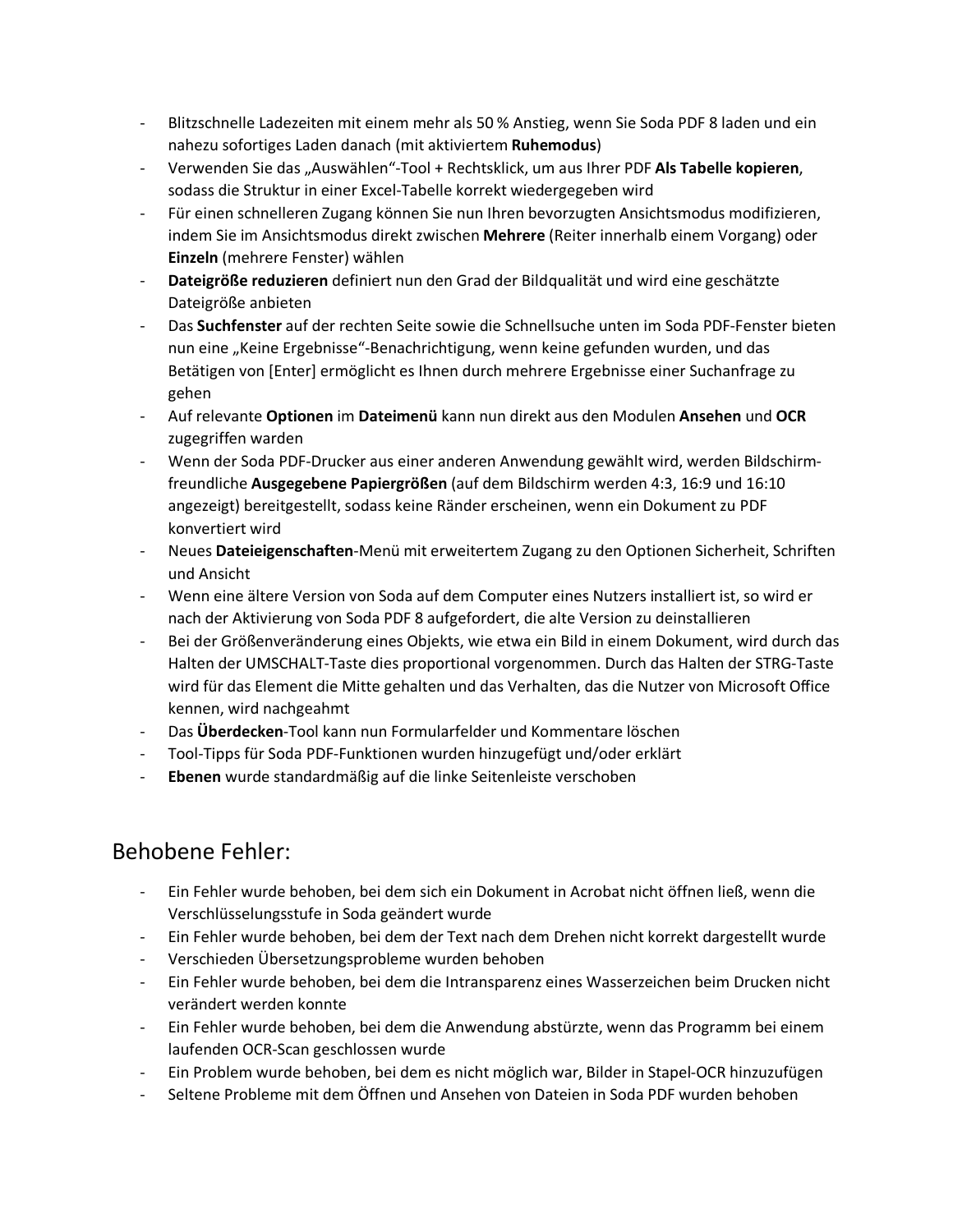- Ein Problem wurde behoben, bei dem die Schaltflächen in Formularen nicht funktionieren
- Ein Fehler wurde behoben, bei dem während des Konvertierens zu Excel manchmal fehlerhafte Dateien generiert wurden
- Ein Problem wurde behoben, bei dem der falsche Standardordner zum Speichern aus Soda-Erweiterungen ausgewählt wurde
- Fehler bei der falschen Platzierung von Objekten nach der Konvertierung wurden behoben
- Ein Fehler wurde behoben, der die Nutzer dazu zwang, den Modus zur Auswahl von Text innerhalb von Textfeldern zu wechseln
- Ein Problem wurde behoben, bei dem die Schaltfläche "Seitenansicht" die falsche Ansicht in der Vorschau angezeigt hat
- Ein Problem wurde behoben, bei dem Schaltflächen bei der Verwendung der OCR-Funktion "Manuelle Erkennung" falsch anzeigt wurden
- Ein Fehler wurde behoben, bei dem die Anzahl der Seiten in einem Dokument falsch angezeigt wurden, wenn das Dokument im "Gegenüberliegend"-Modus angesehen wurde
- Ein Problem wurde behoben, bei dem die "Sicherheitsberechtigungen" nicht korrekt funktionierten
- Ein Fehler wurde behoben, bei dem während einer Suche "Neue Suche" anstatt "Stopp" angezeigt wurde
- Ein Fehler wurde behoben, bei dem der Dateiname in Eigenschaften falsch war, wenn die Datei aus OneDrive/Dropbox geöffnet wurde
- Ein Fehler wurde behoben, bei dem es die Option zum Umbenennen oder Löschen eines bereits gelöschten Lesezeichens gab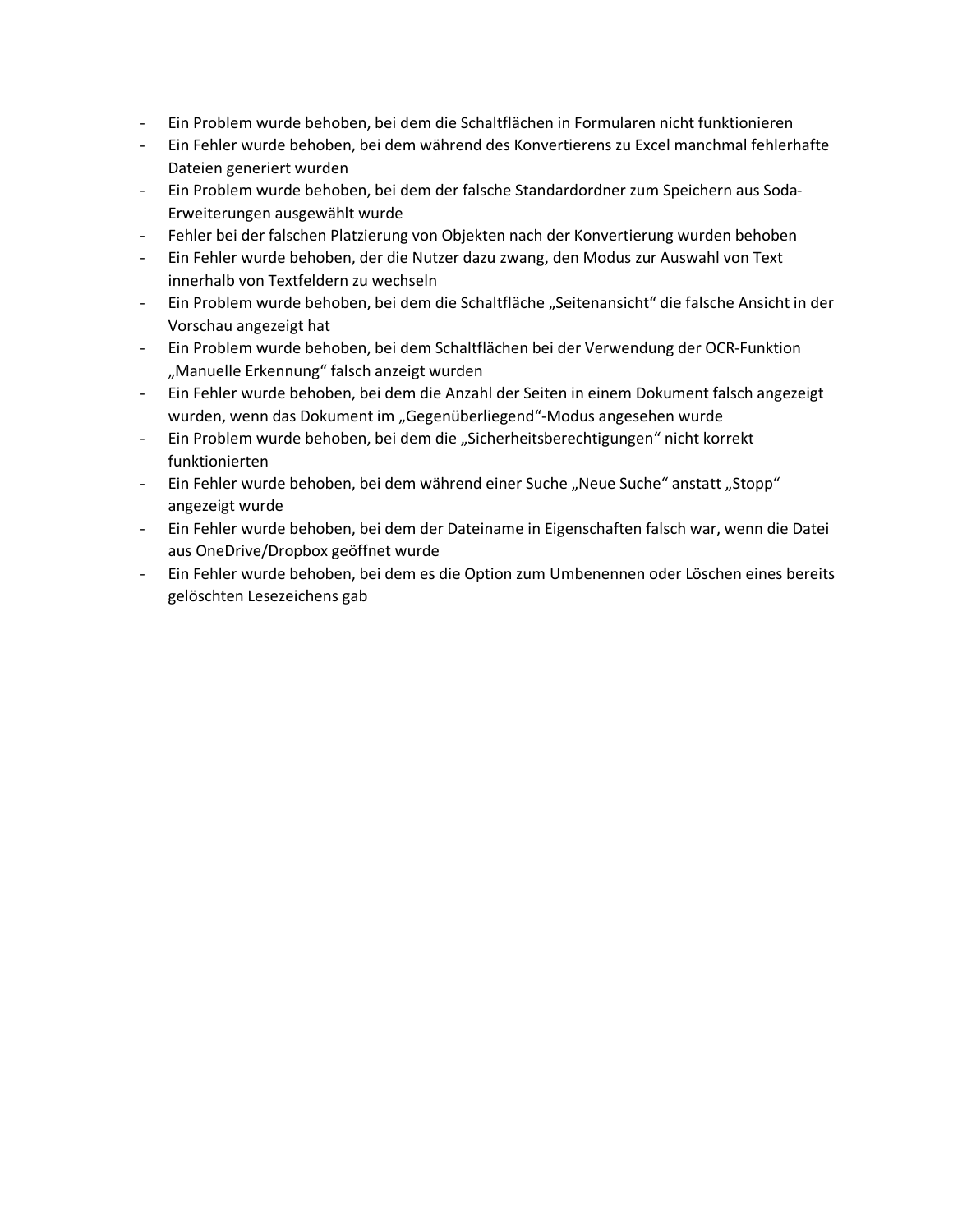# <span id="page-9-0"></span>**Note sulla versione Soda PDF 8**

## Nuove funzionalità:

- Ulteriori opzioni di memoria cloud con **Box** e **Google Drive** per archiviare e proteggere i tuoi file
- L'integrazione con **Evernote** ti permette di inviare file e clip video direttamente da Soda PDF in un notebook a scelta
- La nuova **versione a 64-bit** di Soda PDF apre plugin in MS Office per gli utenti di Windows a 64-bit. Il programma di installazione rileverà automaticamente quale versione di Windows utilizza l'utente
- La nuova funzionalità **Redazione** ti permette di oscurare per sempre informazioni riservate nei file PDF
- La nostra esclusiva funzionalità **Visualizzazione affiancata** con **Scorrimento sincrono** ti permette di lavorare facilmente su due documenti in un'unica finestra
- La funzionalità Converti a **PDF/A** è ora supportata (PDF/A-1a, PDF/A-2a, PDF/A-3a, PDF/A-2u, PDF/A-1b, PDF/A-2b, PDF/A-3b e PDF/A-3u)
- Fai doppio clic sul titolo di un modulo per **Bloccare o Sbloccare** l'interfaccia della barra multifunzione
- Aggiunta capacità di fare clic con il pulsante destro su integrazione e verbi della shell (apri con, modifica con,) in Windows File Explorer:
	- $\circ$  Per PDF: visualizza in 3D, dividi/estrai pagine e converti da PDF in uno dei tipi di file supportati da Soda
	- o Per file di immagine: riconosci il testo usando OCR
	- o Per altri tipi di file, ora puoi convertire il file "a PDF" o "a PDF e Email"

## Miglioramenti:

- Converti file al volo quando trascini da una Scheda o da Windows Explorer al **Panello Anteprima pagina**. I file convertiti saranno posizionati ovunque li trascini all'interno del **Pannello**
- **Pannello Anteprima pagina** ora ti permette di selezionare più pagine trascinando il mouse o premendo i tasti SHIFT/CTRL per eliminare, muovere o inserire
- Gli strumenti **Sottolineato, Barrato** ed **Evidenzia** ora rimarranno selezionati finché un utente preme il tasto ESC o seleziona una funzionalità diversa
- Aggiunto pulsante **Salva** alla Barra di accesso rapido
- Nella nuova versione gli utenti possono impostare manualmente l'ordine di tabulazione per i campi dei moduli, che ora vengono fatti scorrere nella corretta sequenza quando un utente preme il tasto TAB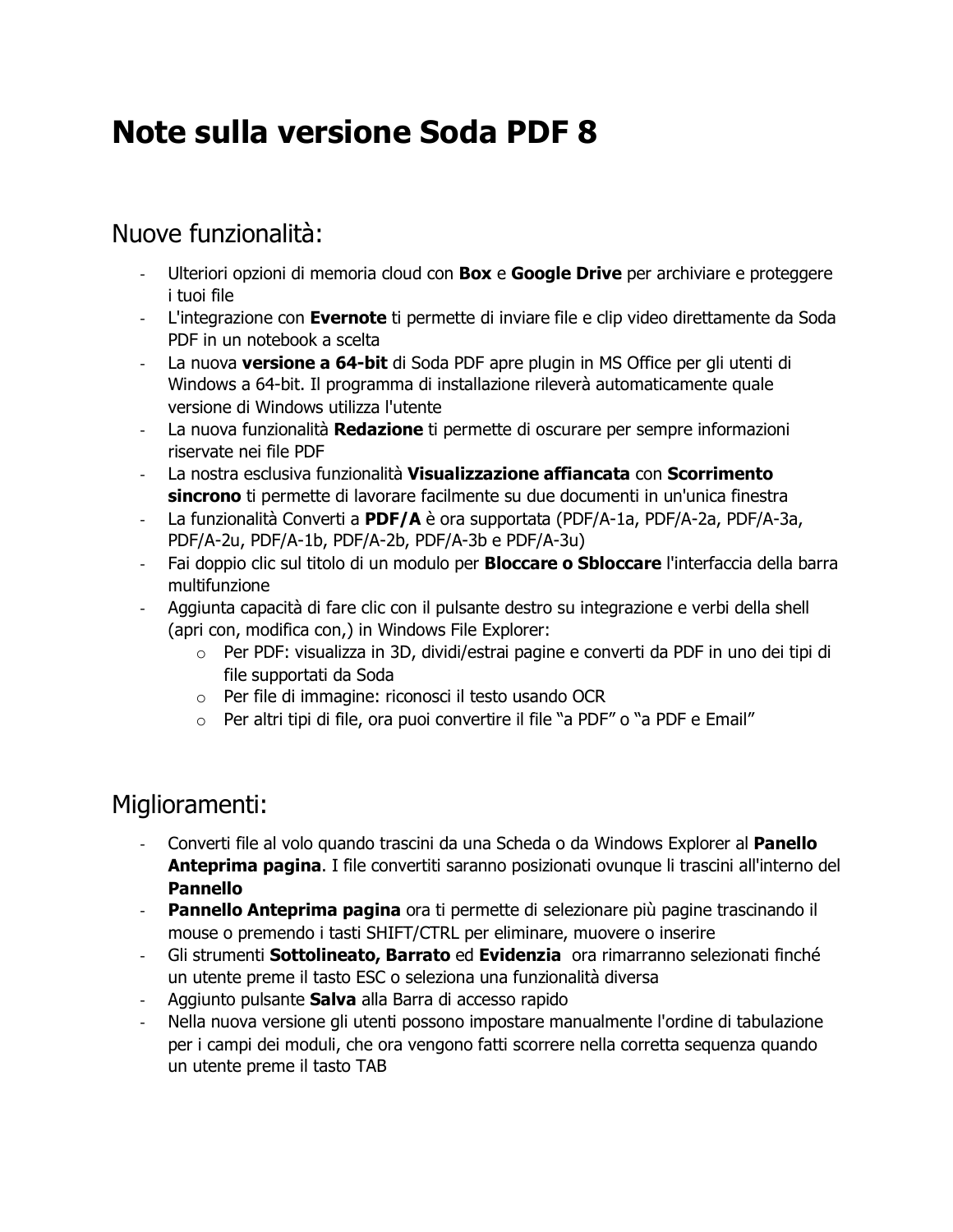- Tempo di caricamento velocissimo, con un aumento superiore al 50% rispetto a prima, quando apri Soda PDF 8 e caricamento praticamente istantaneo durante l'utilizzo (con la **Modalità Ibernazione** abilitata)
- Usa lo strumento Seleziona + clic con il tasto destro per **Copiare come tabella** dal PDF, in modo che il file venga correttamente applicato a un foglio di calcolo Excel
- Per un accesso più rapido, ora puoi modificare la modalità di visualizzazione di Soda PDF preferita selezionando **Multipli** (schede in un'unica istanza) o **Singola** (più finestre) direttamente dal Modulo Visualizzazione
- **Riduci dimensione file** ora definisce il livello della qualità delle immagini e fornisce una stima della dimensione del file
- Il pannello **Ricerca** a destra e la ricerca rapida in basso alla finestra di Soda PDF ora visualizzano il messaggio "Nessun risultato" quando non viene trovato nessun risultato. Premere [Invio] ti permette di scorrere più risultati di una query di ricerca
- Le **Opzioni** pertinenti nel **Menu File** sono ora direttamente accessibili dai moduli **Visualizzazione** e **OCR**
- Quando si sceglie la stampante di Soda PDF da un'altra applicazione, vengono forniti Formati carta di output adatti agli schermi dei computer (su schermo vengono mostrati 4:3, 16:9 e 16:10), in modo che non appaiano bordi quando si converte un documento in PDF
- Nuovo menu **Proprietà file** con accesso esteso a opzioni di protezione, caratteri e visualizzazione
- Se una versione precedente di Soda è installata sul computer di un utente, verrà chiesto di disinstallarla dopo aver attivato Soda PDF 8
- Quando si ridimensiona un oggetto, come un'immagine, in un documento, tenere premuto il tasto SHIFT eseguirà l'azione in maniera proporzionale. Tenere premuto il tasto CTRL manterrà lo stesso centro per l'elemento, imitando il comportamento a cui sono abituati gli utenti con Microsoft Office
- Lo strumento **Sbianca** ora può cancellare i campi dei moduli e le annotazioni
- Le funzionalità di Descrizione comandi per Soda PDF sono state aggiunte e/o chiarite
- **Livelli** è stato spostato nel pannello a sinistra come impostazione predefinita

## Bug corretti:

- Corretto un bug in cui un documento non si apre in Acrobat quando il livello di crittografia veniva cambiato in Soda
- Risolto un problema che impediva la corretta visualizzazione del testo dopo la rotazione
- Risolti diversi problemi di traduzione
- Corretto un bug in cui l'opacità della filigrana non poteva essere modificata quando si stampava
- Corretto un bug in cui l'applicazione si arrestava in modo anomalo quando si cercava di chiudere il programma mentre era in corso una scannerizzazione OCR
- Risolto un problema in cui era impossibile aggiungere immagini in lotto OCR
- Risolti rari problemi correlati all'apertura e visualizzazione di file in Soda PDF
- Risolto un problema che impediva il funzionamento dei pulsanti nei moduli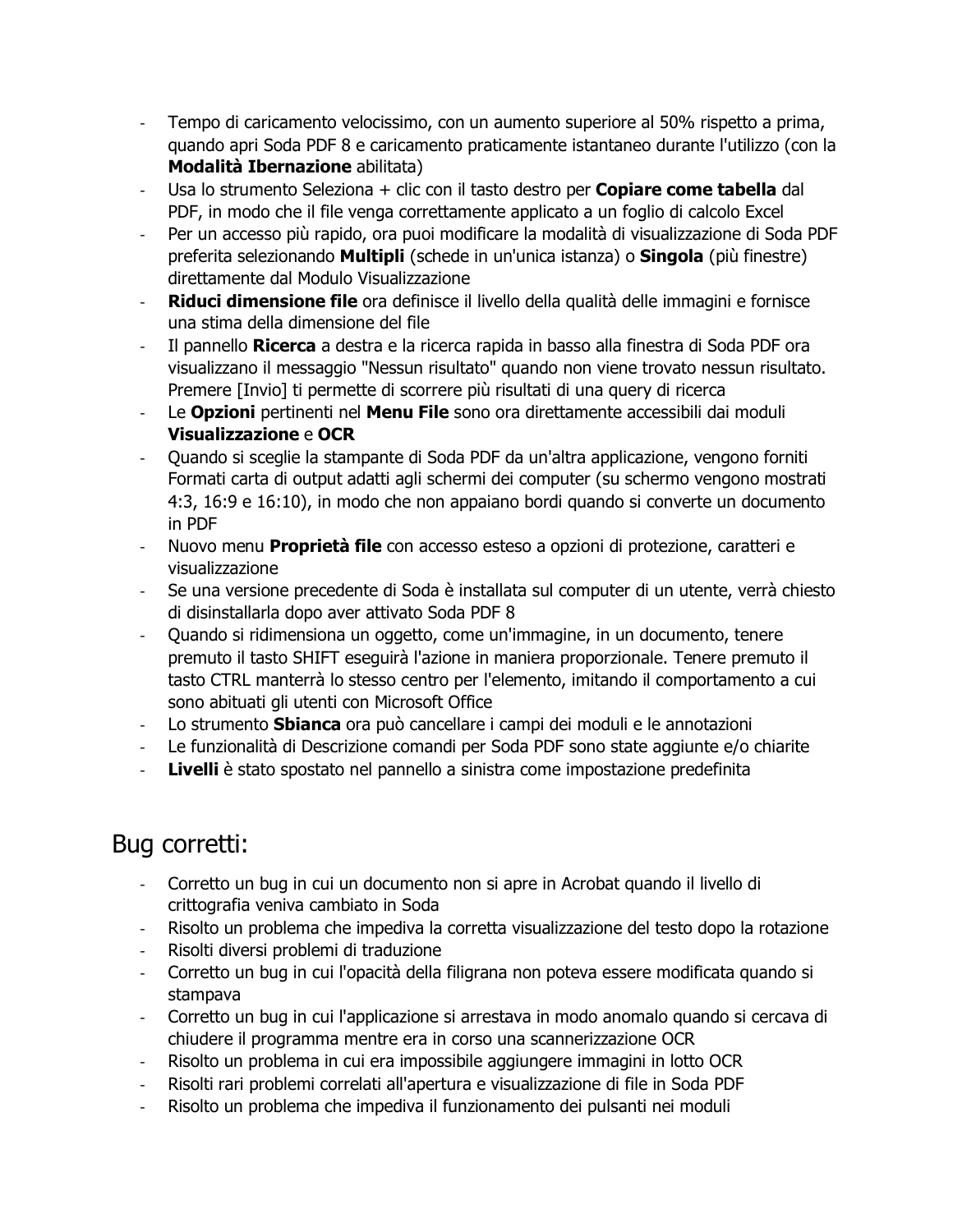- Corretto un bug che causava la generazione di un file con errori quando si convertiva in Excel
- Risolto un problema in cui veniva selezionata la cartella predefinita sbagliata per il salvataggio da estensioni Soda
- Corretti bug correlati all'improprio posizionamento degli oggetti dopo la conversion
- Corretto un bug che obbligava gli utenti a cambiare modalità per selezionare il testo all'interno dei campi di testo
- Risolto un problema in cui il pulsante di visualizzazione pagina mostrava la visualizzazione sbagliata nel visualizzatore di anteprima
- Risolto un problema in cui i pulsanti non venivano visualizzati correttamente quando si usava la capacità di "Riconoscimento manuale" di OCR
- Corretto un bug in cui il numero delle pagine in un documento non veniva visualizzato correttamente quando si utilizzava la modalità "Affacciata"
- Risolto un problema in cui le "Autorizzazioni di sicurezza" non funzionavano in modo corretto
- Risolto un problema in cui veniva visualizzato "Nuova ricerca " invece di "Arresta" quando si eseguiva una ricerca
- Corretto un bug in cui il nome di un file in Proprietà non era corretto quando si apriva il file da OneDrive/Dropbox
- Corretto un bug in cui veniva visualizzata l'opzione di rinominare o eliminare un segnalibro già rimosso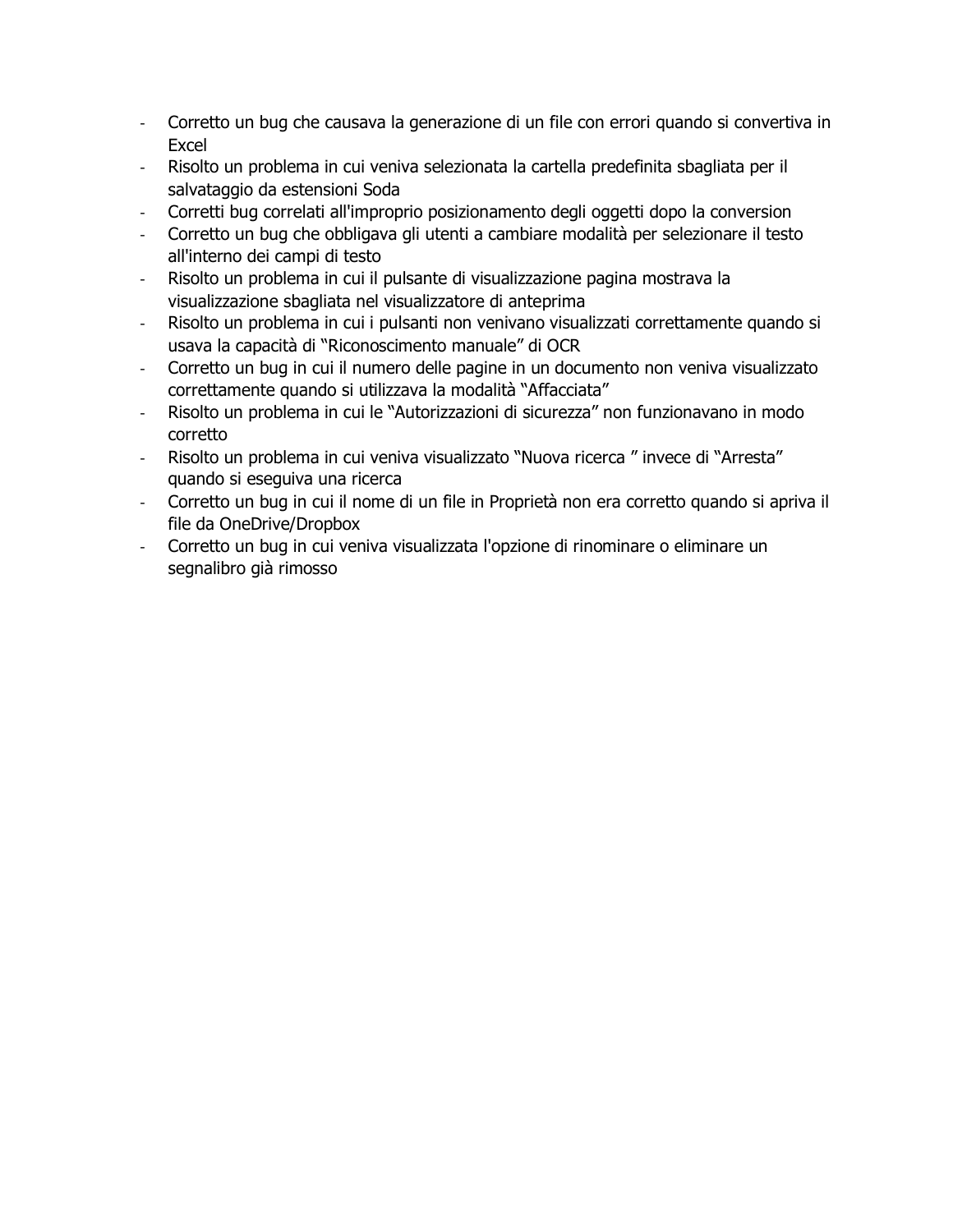# <span id="page-12-0"></span>**Soda PDF 8 - Notas sobre la version**

### Nuevas funciones:

- Opciones adicionales de almacenamiento en la nube con **Box** y **Google Drive** para almacenar y proteger sus archivos
- La integración con **Evernote** le permite enviar archivos y clips directamente desde Soda PDF en el bloc de notas que desee
- La nueva **versión de 64 bits** de Soda PDF abre plugins en MS Office para usuarios de Windows de 64 bits. El instalador detectará automáticamente la versión de bits de Windows que esté empleando el usuario
- La nueva función de **Redacción** le permite ocultar permanentemente información confidencial dentro del archivo PDF
- Nuestra exclusiva **Vista lado a lado** con **Desplazamiento sincronizado** le da la posibilidad de trabajar en dos documentos desde una misma ventana
- Ahora puede convertir documentos a **PDF/A** (PDF/A-1a, PDF/A-2a, PDF/A-3a, PDF/A-2u, PDF/A-1b, PDF/A-2b, PDF/A-3b, PDF/A-3u)
- Haga doble clic sobre el título de cualquier módulo para **Marcar o Desmarcar** la cinta de menu
- Se integraron comandos (Abrir con, Editar con) al menú contextual del Explorador deWindows:
	- $\circ$  Para archivos PDF: Ver en 3D, dividir/extraer páginas, y convertir de archivo PDF a otro tipo de archivo compatible con Soda
	- o Para archivos de imágenes: Reconocer texto utilizando OCR
	- $\circ$  Para otros tipos de archivo, ahora puede "Convertir a PDF" o "Convertir a PDF y enviar por correo electrónico"

## Mejoras:

- Convertir archivos sobre la marcha, al arrastrar y soltar desde una ficha o Windows Explorer al **Panel de vista previa de páginas**. Los archivos convertidos se moverán al lugar del **Panel de vista previa de páginas** donde los suelte
- El Panel de vista previa de páginas ahora le permite seleccionar múltiples páginas arrastrando el ratón o presionando las teclas SHIFT/CTRL para eliminar, mover o inserter
- Las herramientas **Subrayar, Tachar** y **Resaltar** permanecerán seleccionadas hasta que el usuario presione la tecla ESC o una función diferente
- Se agregó un botón **Guardar** a la barra de herramientas de acceso rápido
- Los usuarios ahora pueden establecer manualmente el orden de tabulación en los campos de formularios, que pueden alternar usando la tecla TAB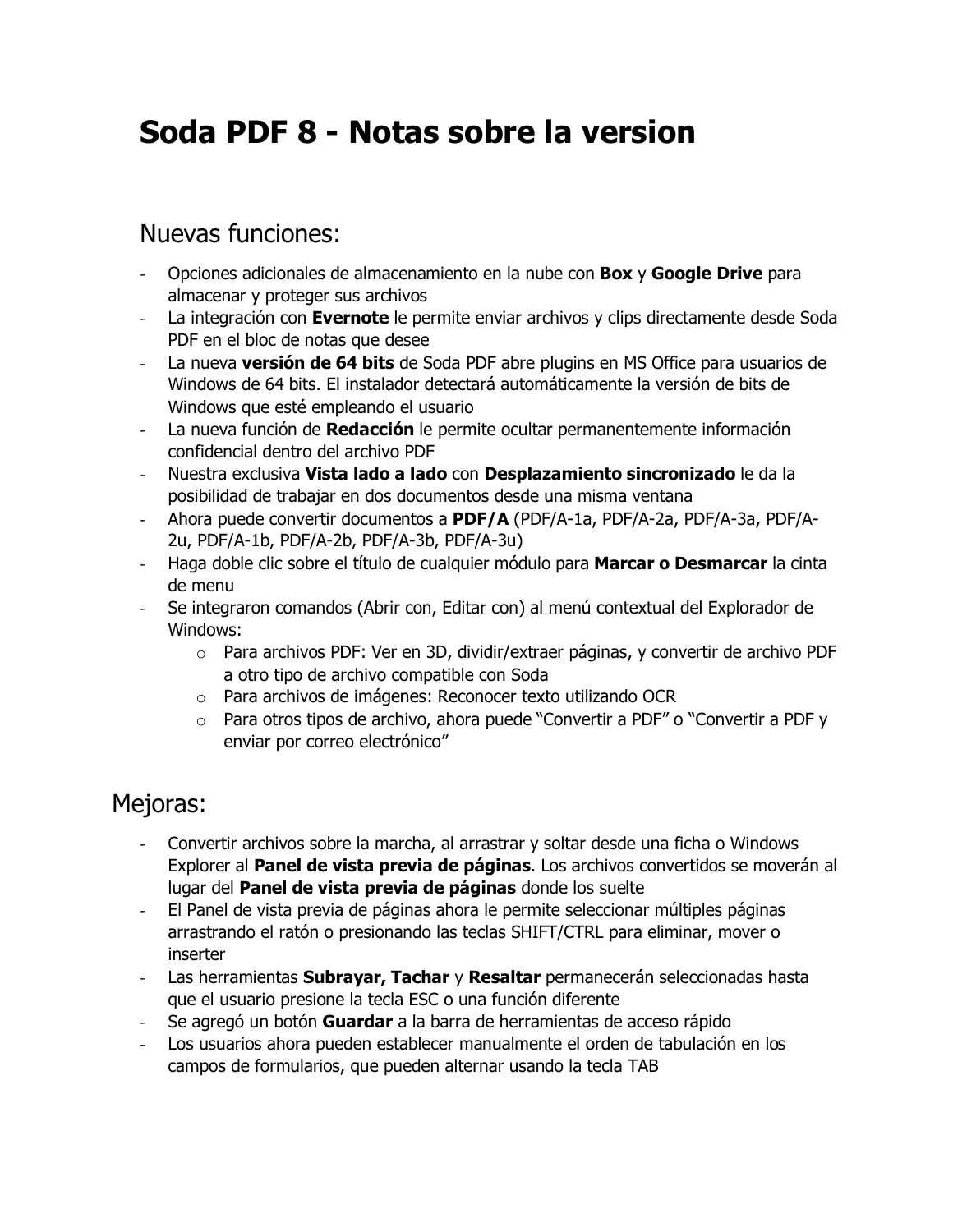- Agilidad en el tiempo de carga, con una optimización de más del 50% al iniciar Soda PDF 8 y luego una carga prácticamente instantánea (con el **Modo de hibernación** activado)
- Use el comando "Seleccionar" + clic derecho para **Copiar como tabla** desde el archivo PDF de modo que pueda aplicarse adecuadamente a una hoja de cálculo de Excel
- Para un acceso más rápido, ahora puede modificar el modo de vista preferido de Soda PDF seleccionando entre **Múltiples** (fichas dentro de una misma instancia) o **Único** (múltiples ventanas) directamente desde el módulo "Ver"
- **Reducir tamaño del archivo** ahora define la calidad de la imagen y ofrece un tamaño estimativo del archive
- El panel **Búsqueda** sobre el costado derecho, y el botón de búsqueda rápida en la parte inferior de la ventana de Soda PDF, ahora arrojan un mensaje de "No se han encontrado resultados" en caso de que no haya coincidencias, y si presiona [Enter], puede consultar los diferentes resultados de una búsqueda
- Actualmente puede acceder directamente a las **Opciones** pertinentes en el **menú Archivo** desde los módulos Ver y **OCR**
- Cuando seleccione la impresora Soda PDF desde otra aplicación, se desplegarán **Tamaños del papel de salida** para pantalla de ordenador, (Presentación en pantalla 4:3, 16:9 y 16:10) para que no aparezcan bordes al convertir un archivo a PDF
- Nuevo menú **Propiedades del archivo** con acceso extendido a opciones de seguridad, fuentes y visualización
- Si hay una versión anterior de Soda instalada en el ordenador del usuario, aparecerá un mensaje emergente para desinstalarla luego de activar el Soda PDF 8
- Con la tecla SHIFT, se puede modificar el tamaño de un objeto, como una imagen de un documento, en forma proporcional. Si mantiene presionada la tecla CTRL, se mantendrá el mismo centro del elemento, imitando la función de Microsoft Office a la que los usuarios están habituados
- La herramienta **Whiteout** ahora puede borrar campos y comentarios de formularios
- Se agregó y/o aclaró información sobre herramientas de Soda PDF
- **Capas** se movió al panel izquierdo en forma predeterminada

### Errores resueltos:

- Se resolvió un error por el cual no se abría un documento en Acrobat al modificar el nivel de encriptado en Soda
- Se corrigió un problema por el que no se visualizaba correctamente el texto luego de rotarlo
- Se resolvieron varios errores de traducción
- Se solucionó una falla por la que no podía alterarse la opacidad de la marca de agua al imprimirla
- Se corrigió un problema por el que se bloqueaba una aplicación al tratar de cerrar el programa durante un escaneo de OCR
- Se resolvió un error que impedía agregar imágenes en OCR por lotes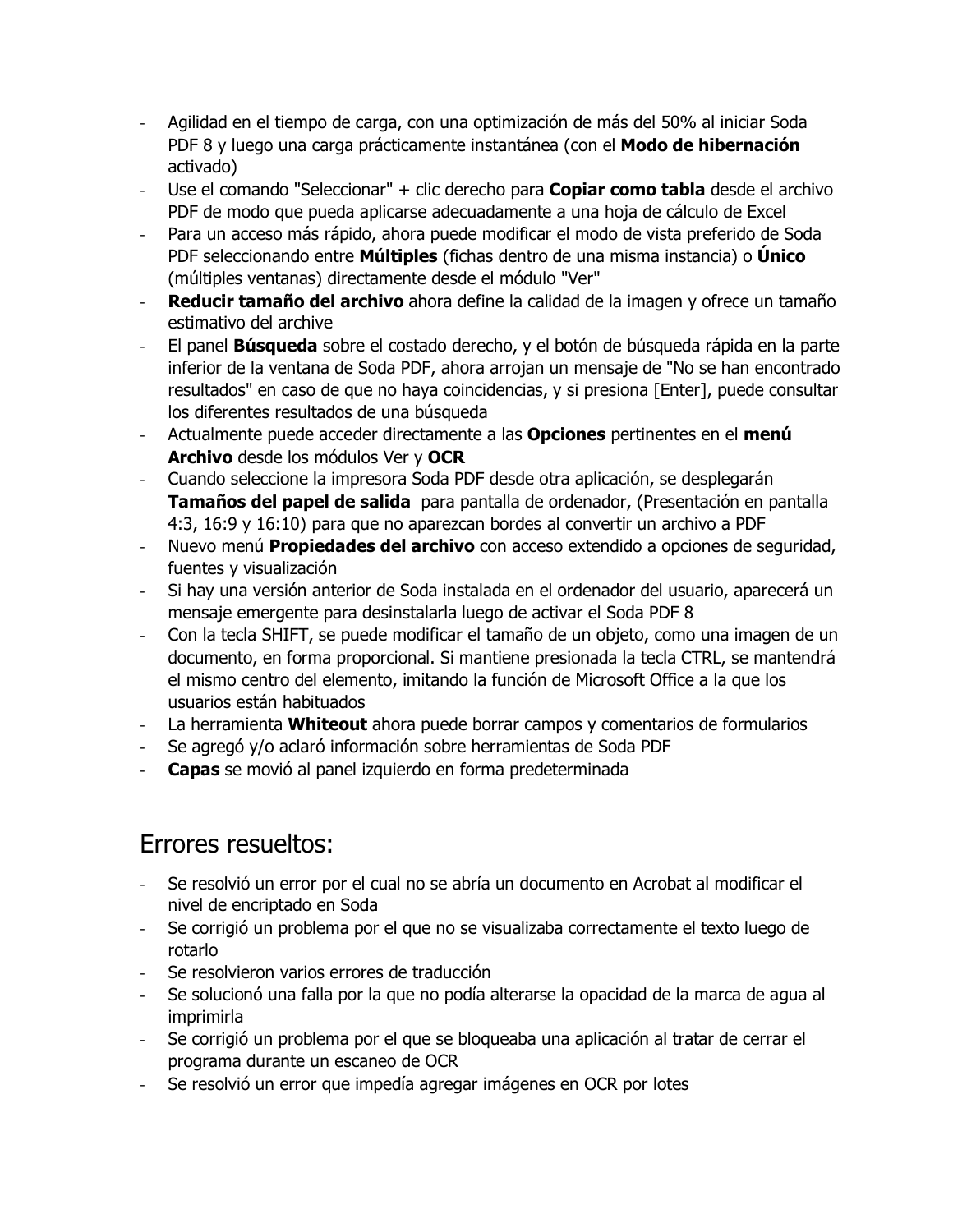- Se solucionaron inconvenientes infrecuentes relacionados con la apertura y visualización de archivos en Soda PDF
- Se solucionó una falla que hacía que los botones de los formularios no funcionaran
- Se resolvió un problema al convertir a Excel que en ocasiones producía archivos con errors
- Se corrigió un problema por el que se seleccionaba una carpeta predeterminada incorrecta para guardar las extensiones de Soda
- Se solucionaron errores relacionados con la ubicación incorrecta de objetos luego de la conversion
- Se corrigió un problema que obligaba a los usuarios a cambiar de modos para seleccionar texto dentro de campos de texto
- Se resolvió un error por el que el botón de vista de página desplegaba la vista incorrecta en la vista previa
- Se corrigió un problema por el que los botones se visualizaban incorrectamente al usar la herramienta "Reconocimiento manual" de OCR
- Se solucionó un problema por el que se desplegaba el número incorrecto de páginas de un documento al utilizar el modo "Dos caras"
- Se corrigió un problema que interfería con el buen funcionamiento de los "Permisos de seguridad"
- Se solucionó un error por el que se mostraba el mensaje "Nueva búsqueda" en lugar de "Detener" durante una búsqueda
- Se resolvió un inconveniente por el que el nombre del archivo que figuraba en "Propiedades" era incorrecto al abrirlo desde OneDrive/Dropbox
- Se corrigió un error por el que se ofrecía la opción de renombrar o eliminar un marcador que ya se había eliminado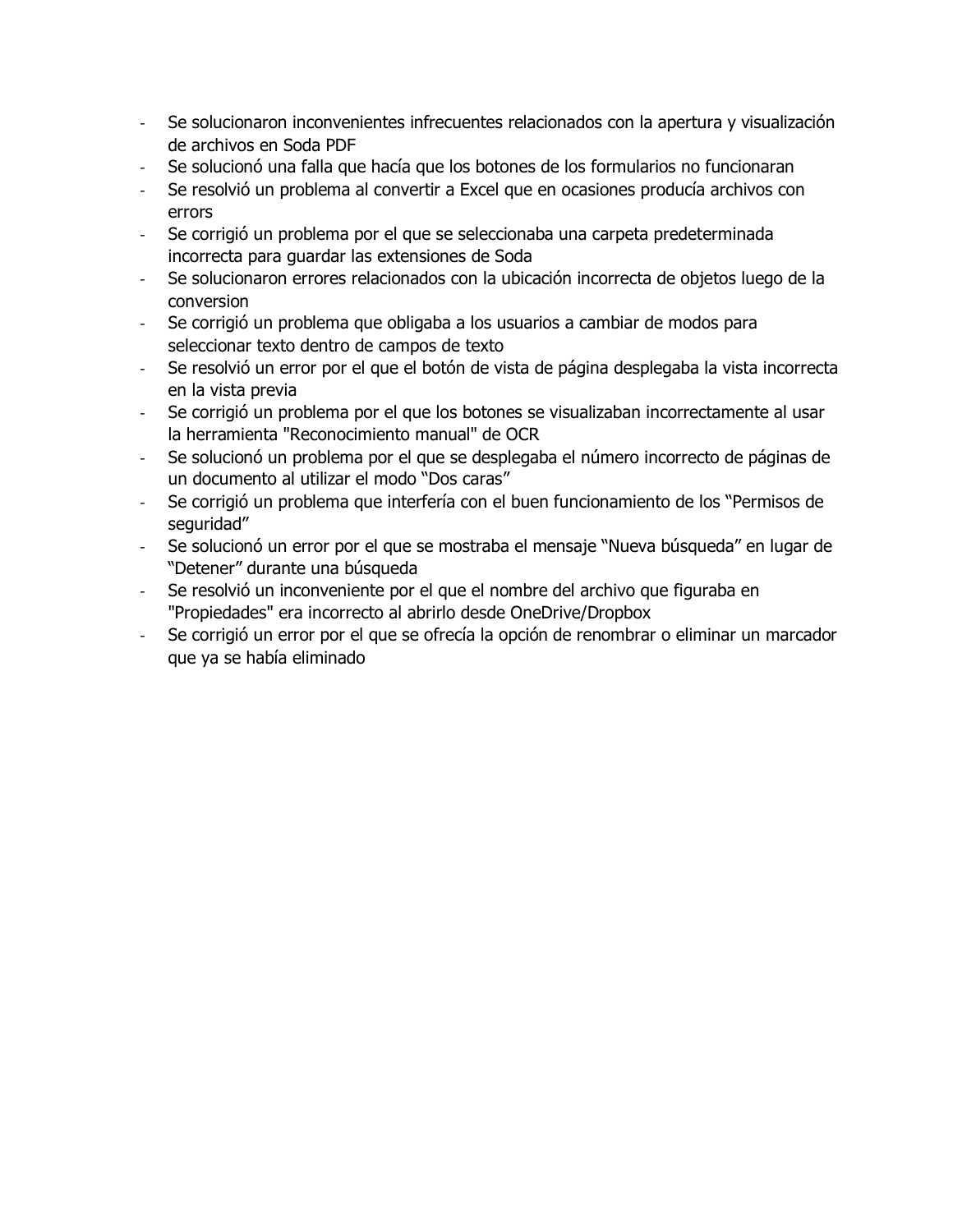# <span id="page-15-0"></span>**Avisos de Lançamento Soda PDF 8**

#### Novos recursos:

- Opções adicionais de armazenamento na nuvem com **Box** e **Google Drive** para armazenar e proteger seus arquivos
- Com a integração com o **Evernote** perm,ite você envia arquivos e clipes diretamente da Soda PDF no notebook de sua escolha
- Nova **versão de 64 bits** do Soda PDF abre os plug-ins do MS Office para usuários do Windows de 64 bits. O instalador detecta automaticamente a versão do Windows usada pelo usuário
- O novo recurso de **Ocultação** é útil para remover informações confidenciais de forma permanente em seu arquivo PDF
- O recurso exclusivo **Ver lado a lado** com **Rolagem sincronizada** permite trabalhar com facilidade em dois documentos em uma única janela
- Conversão para **PDF/A** agora suportada (PDF/A-1a, PDF/A-2a, PDF/A-3a, PDF/A-2u, PDF/A-1b, PDF/A-2b, PDF/A-3b, PDF/A-3u)
- Dê um clique duplo no título de qualquer módulo para **Fixar ou Liberar** a interface de fita
- Clique com o botão direito do mouse no shell do Explorador de Arquivos do Windows e verbos do shell (Abrir com, Editar com) acrescentados:
	- o Para PDFs: Ver em 3D, Dividir/Extrair página e converter de PDF para um dos tipos de arquivos suportados pelo Soda
	- o Para arquivos de imagem: Reconhecer texto usando OCR
	- o Para outros tipos de arquivos, agora você pode converter o arquivo para "Converter para PDF ou "Converter para PDF e email

## Melhorias:

- Converte arquivos instantaneamente quando você arrastar e soltar de uma Aba ou o Explorador do Windows para a **Painel de visualização de página**. Os arquivos convertidos serão colocados onde você os soltar na **Painel de visualização de página**
- O **Painel de visualização de página** agora permite selecionar várias páginas arrastando o mouse ou pressionando as teclas SHIFT/CTRL para excluir, mover ou inserir
- As ferramentas **Sublinhado, Tachado** e **Destaque** permanecem selecionadas até o usuário pressionar a tecla ESC ou selecionar um recurso diferente
- Foi adicionado um botão **Salvar** na Barra Acesso rápido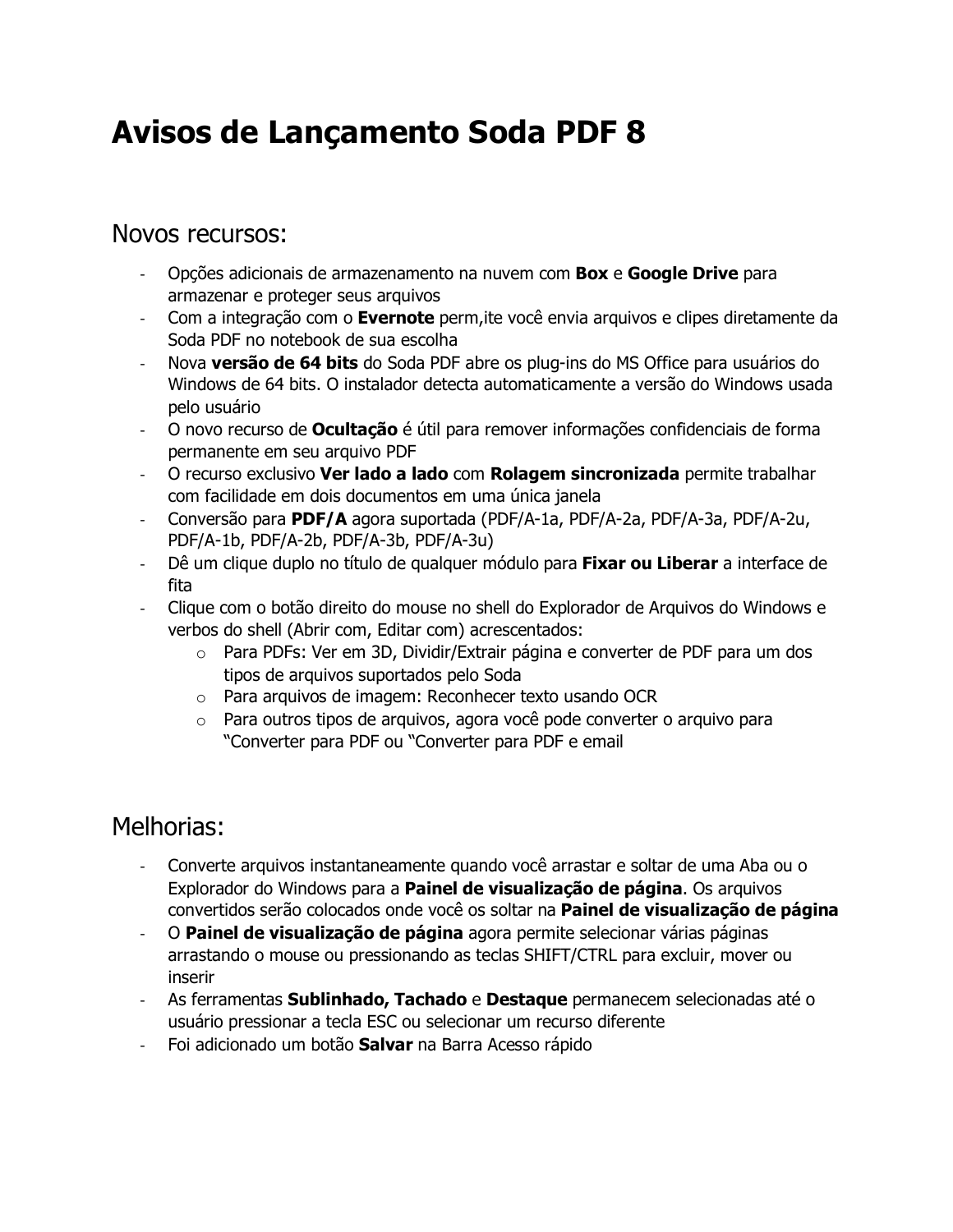- Agora os usuários podem definir manualmente a ordem das abas para os campos de formulário, que são adequadamente percorridas quando o usuário pressionar a tecla TAB
- O tempo de carregamento rápido como um raio aumentou mais de 50% ao abrir o Soda PDF 8 e carregamento virtualmente instantâneo em seguida (com o **Módulo Hibernação** ativado)
- Use a ferramenta Selecionar mais clique no botão direito do mouse para **Copiar como tabela** de seu PDF para ser aplicado da forma apropriada em uma planilha do Excel
- Para acesso mais rápido, agora você pode modificar seu modo de visualização favorito do Soda PDF selecionando entre **Vários** (Abas em uma instância) ou **Único** (várias Janelas) diretamente no Módulo de Visualização
- **Reduzir tamanho do arquivo** agora define o nível de qualidade da imagem e oferece um tamanho de arquivo estimado
- O painel **Pesquisar** à direita, bem como a pesquisa rápida na parte inferior da janela do Soda PDF, agora apresentam a mensagem "Nenhum resultado" se nenhum for encontrado; ao pressionar [Enter] você percorre vários resultados de uma consulta
- **Opções** relevantes no **Menu Arquivo** podem ser acessadas diretamente nos módulos **Visualizar** e **OCR**
- Ao escolher a impressora Soda PDF a partir de outro aplicativo, os **Tamanhos do papel para impressão** (mostrados na tela 4:3, 16:9 e 16:10) são fornecidos para que as margens não apareçam quando um documento é convertido para PDF
- Novo menu **Propriedades do Arquivo** com acesso mais amplo para opções de segurança, fontes e visualização
- Se uma versão anterior do Soda estiver instalada no computador do usuário, será pedido que ela seja desinstalada antes da ativação do Soda PDF 8
- Ao redimensionar um objeto, como uma imagem em um documento, prender a tecla SHIFT vai fazê-lo de forma proporcional. Manter pressionada a tecla CTRL vai manter o mesmo centro para o elemento, imitando o comportamento a que os usuários estão acostumados no Microsoft Office
- A ferramenta de **Clareamento** agora apaga campos de formulários e anotações
- Foram acrescentadas e/ou explicadas as dicas de ferramentas para os recursos do Soda PDF
- **Camadas** mudou para o painel esquerdo por padrão

## Erros corrigidos:

- Foi corrigido um erro quando um documento não abre no Acrobat quando o nível de criptografia no Soda PDF foi alterado
- Foi resolvido um problema que fazia com o que o texto não fosse exibido corretamente após a rotação
- Vários problemas de tradução foram corrigidos
- Foi corrigido um erro onde a opacidade da marca d'água não podia ser alterada quando impressa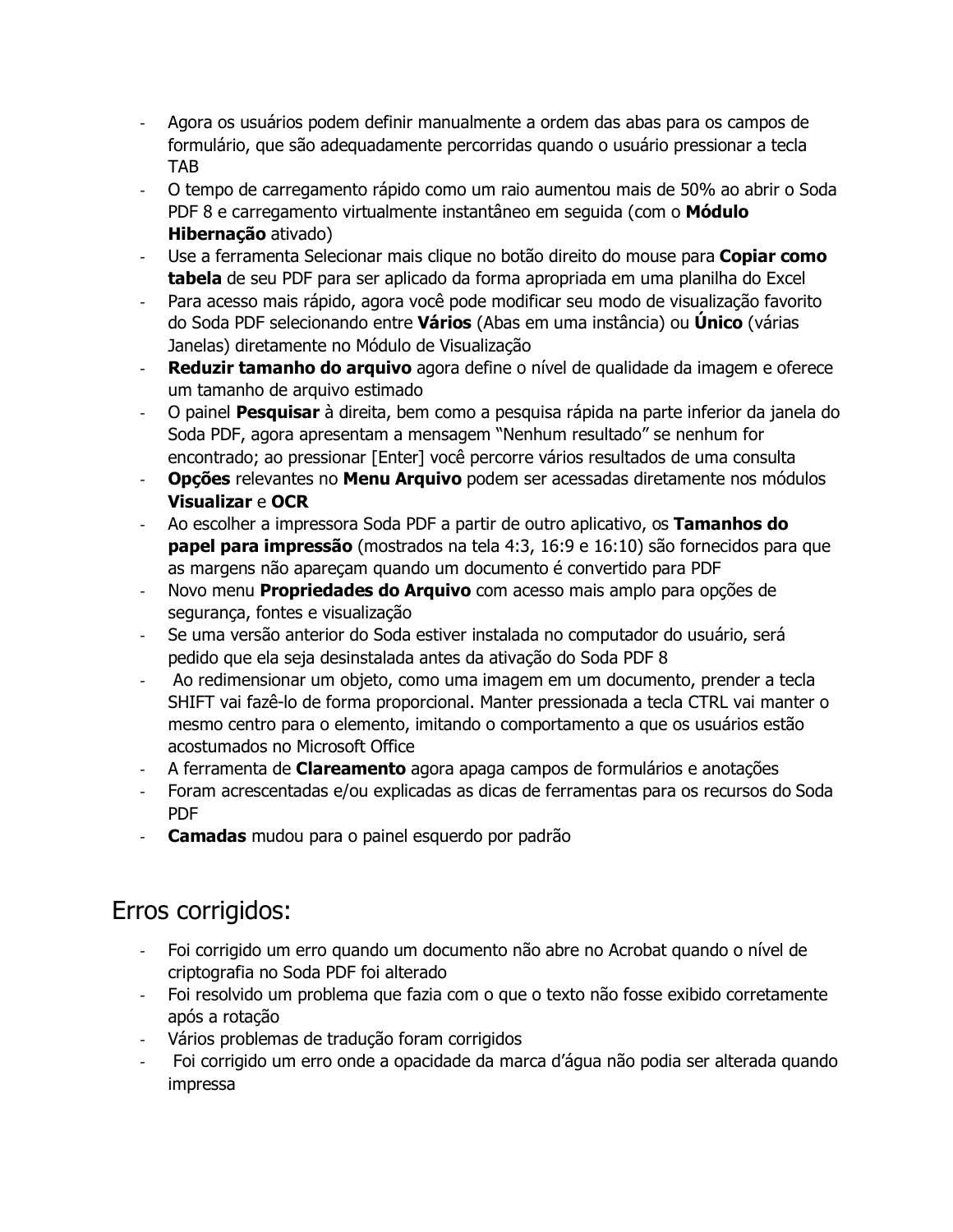- Foi corrigido um erro onde o aplicativo falhava ao tentar fechar o programa enquanto a digitalização do OCR estava em andamento
- Foi resolvido um problema onde era impossível adicionar uma imagem a um OCR em lote
- Fora resolvidos problemas raros referentes a abrir ver arquivos no Soda PDF
- Foi resolvido um problema que fazia com que os botões nos formulário não funcionassem
- Foi corrigido um erro ao converter para Excel que, às vezes, criava um arquivo com erros
- Foi resolvido um problema onde a pasta padrão errada era selecionada para salvar as extensões do Soda
- Foram corrigidos erros referentes à colocação indevida de objetos após a conversão
- Foi corrigido um erro que força os usuários a alternar os modos para selecionar texto dentro dos campos de texto
- Foi resolvido um problema onde o botão ver página exibiria a visualização incorreta na pré-visualização
- Foi resolvido um problema onde os botões eram exibidos incorretamente quando o recurso "Reconhecimento manual" do OCR estava em uso
- Foi corrigido um erro onde o número de página em um documento era exibido incorretamente ao visualizar um documento no modo "Lado a lado"
- Foi resolvido um problema onde as "Permissões de segurança" estavam funcionando incorretamente
- Foi resolvido um problema onde "Nova pesquisa" exibiria "Parar" ao realizar uma pesquisa
- Foi corrigido um erro onde o nome do arquivo em Propriedade estaria errado quando aberto a partir do OneDrive/Dropbox
- Foi corrigido um erro onde a opção para renomear ou excluir um marcador já removido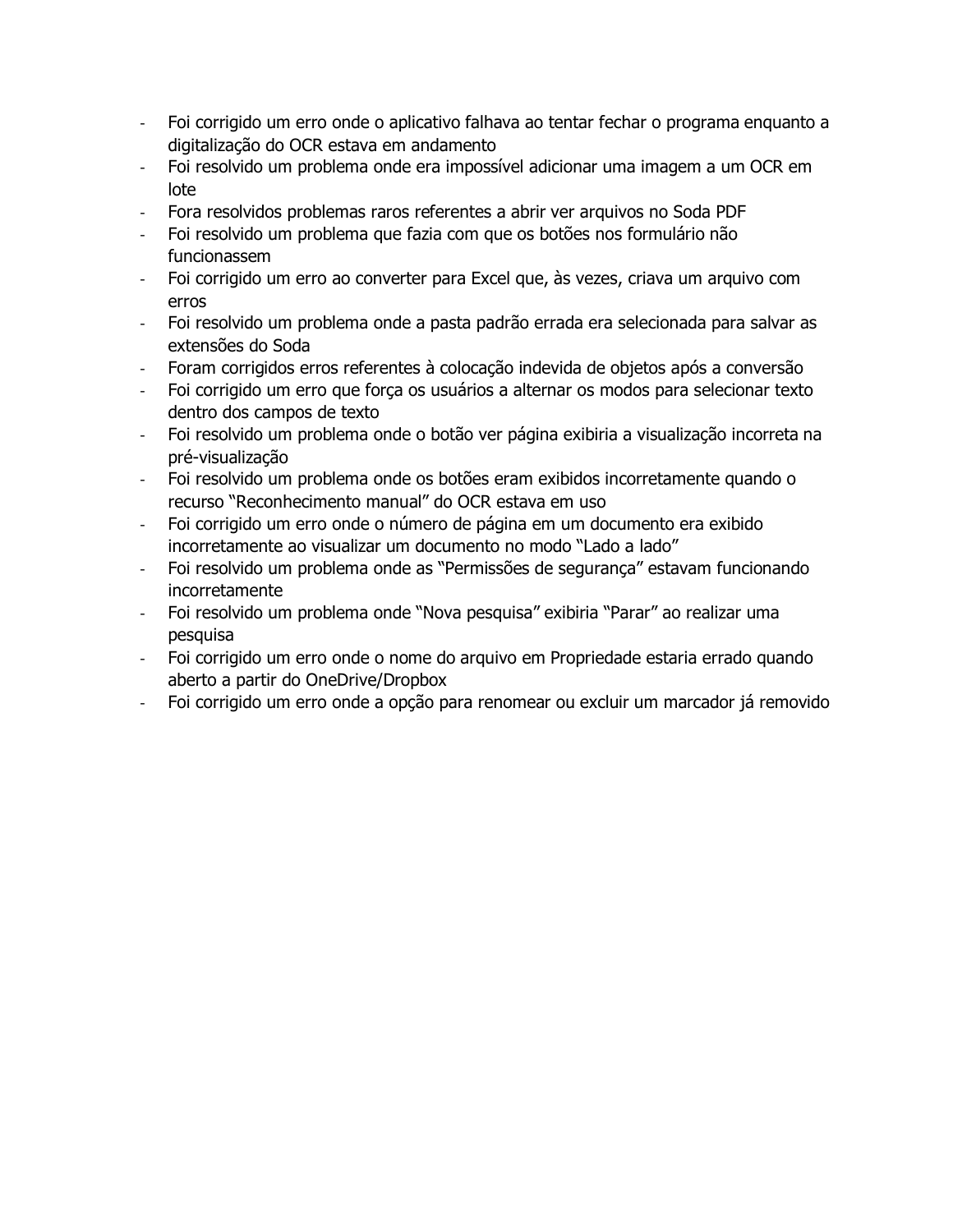## <span id="page-18-0"></span>**Заметки о выпуске приложения Soda PDF 8**

#### Новые опции:

- Дополнительные облачные хранилища **Box** и **Google Drive** для хранения и защиты файлов
- Интеграция с **Evernote** для отправки файлов и изображений напрямую из приложения Soda PDF в любой блокнот
- Новая **64-битная версия** Soda PDF позволяет открывать плагины в MS Office для пользователей 64-битной версии Windows. Программа установки автоматически определяет версию Windows пользователя
- Новая функция **редактирования** позволяет навсегда затемнить конфиденциальную информацию в файле PDF
- Наш эксклюзивный **режим просмотра расположенных рядом документов** с **синхронной прокруткой** позволяет легко работать с двумя документами в одном окне
- Теперь поддерживается преобразование в формат **PDF/A** (PDF/A-1a, PDF/A-2a, PDF/A-3a, PDF/A-2u, PDF/A-1b, PDF/A-2b, PDF/A-3b, PDF/A-3u)
- Дважды кликните по названию любого модуля для **закрепления или открепления** ленточного интерфейса
- Добавлена интеграция с проводником Windows и опциями «Открыть с помощью», «Редактировать с помощью»:
	- o ля файлов PDF: просмотр в режиме 3D, разделение/извлечение страниц и преобразование из формата PDF в один из поддерживаемых типов файлов приложения Soda
	- o Для изображений: распознавание текста с помощью функции оптического распознавания символов
	- $\circ$  Для других типов файлов: использование функции «Преобразование в PDF» или «Преобразование в PDF и отправка файла по электронной почте»

#### Улучшения:

Мгновенное преобразование файлов при их перемещении из вкладки или окна Windows Explorer в **панель предварительного просмотра страницы**. Преобразованные файлы помещаются в **выбранное место в панели предварительного просмотра страницы**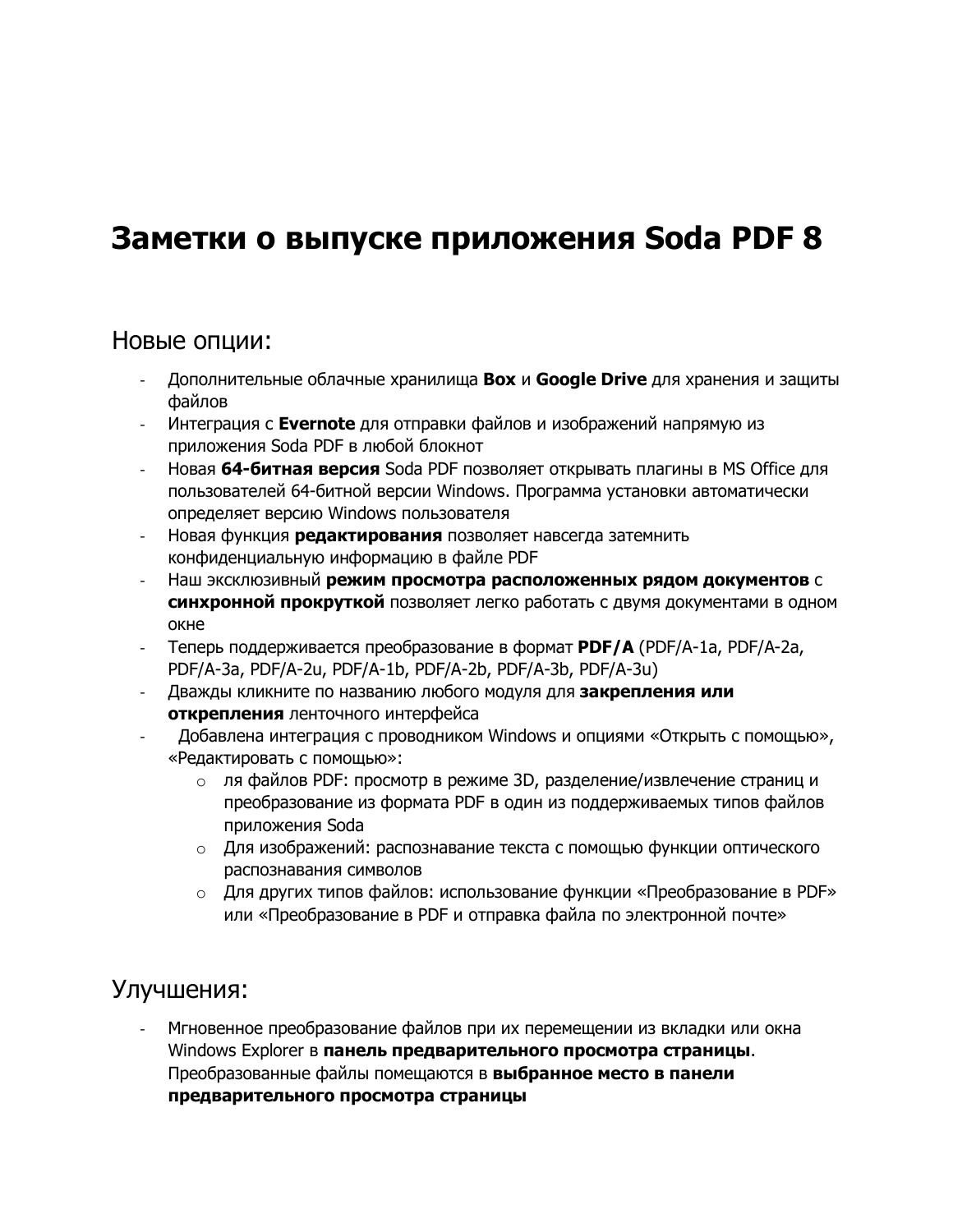- **Панель предварительного просмотра** теперь позволяет выбирать несколько страниц с помощью мыши или клавиш SHIFT/CTRL для удаления, перемещения или вставки
- Функции **подчеркивания, зачеркивания** и **выделения** теперь не отменяются до тех пор, пока пользователь не нажмет клавишу ESC или не выберет другую функцию
- Кнопка **«Сохранить»** добавлена в панель быстрого доступа
- Теперь пользователи могут вручную задавать порядок табуляции для полей форм, переключаемых при нажатии клавиши TAB
- Молниеносная загрузка файлов (на 50% быстрее) при запуске приложения Soda PDF 8 и практически мгновенная последующая загрузка (при включенном **спящем режиме**)
- Используйте инструмент выделения и нажмите правую кнопку мыши, чтобы **скопировать в виде таблицы** из файла PDF для редактирования текста в таблице Excel
- Для более быстрого доступа теперь вы можете изменить свой предпочтительный режим просмотра Soda PDF, выбрав режим **«Несколько»** (несколько вкладок в одном окне) или **«Отдельно»** (несколько окон) непосредственно из модуля просмотра документов
- **Опция «Уменьшить размер файла»** теперь определяет уровень качества изображения и позволяет выбрать приблизительный размер файла
- В панели **поиска** в правой части и быстрого поиска в нижней части окна Soda PDF теперь отображается сообщение «Нет результатов» при отсутствии результатов поиска, а при нажатии клавиши [Enter] можно посмотреть различные результаты поиска при их наличии
- Соответствующие **опции** в **меню «Файл»** теперь доступны непосредственно из модулей **просмотра** и **оптического разпознавания символов**
- При выборе принтера Soda PDF в другом приложении на экране компьютера появляются **размеры бумаги для вывода** (4:3, 16:9 и 16:10), и при преобразовании файла в формат PDF границы документа не отображаются
- Новое меню **«Свойства файла»** с дополнительными опциями защиты, доступа к шрифтам и просмотра
- Если на компьютере пользователя установлена предыдущая версия Soda, пользователю будет предложено удалить эту версию после активации приложения Soda PDF 8
- При изменении размера объекта, например, изображения в документе, при нажатии клавиши SHIFT размер объекта будет меняться пропорционально. При нажатии клавиши CTRL центр элемента не будет меняться, также как и в документах Microsoft Office
- Инструмент **«Ластик»** теперь удаляет текст из полей форм и комментарии
- Добавлены подсказки по использованию функций Soda PDF
- **Опция «Слои»** перемещена в левую боковую панель по умолчанию